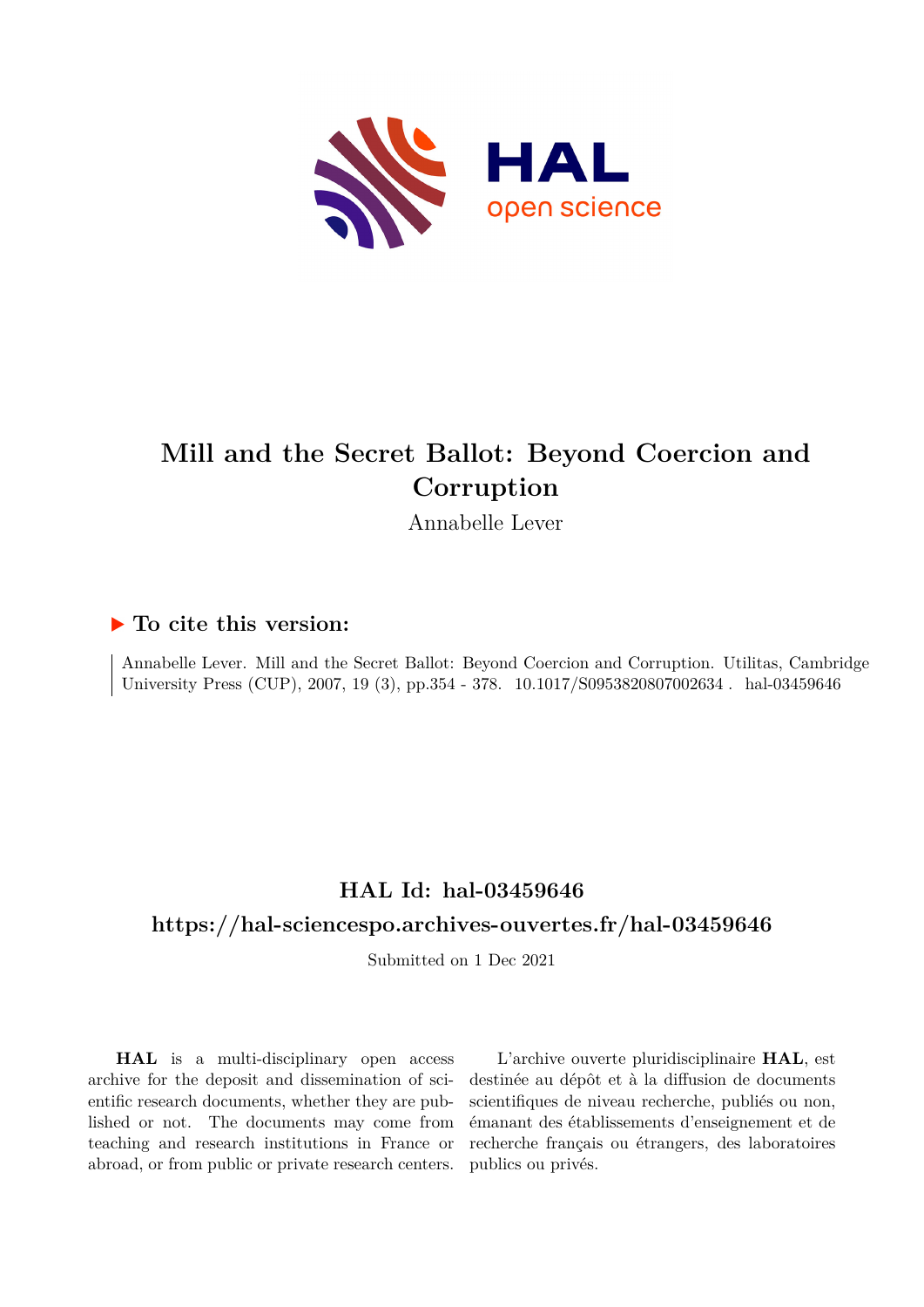## Mill and the Secret Ballot: Beyond Coercion and Corruption

#### ANNABELLE LEVER

*University College London and University of Reading*

In *Considerations on Representative Government*, John Stuart Mill concedes that secrecy in voting is sometimes justified but, nonetheless, maintains that it should be the exception rather than the rule. This article critically examines Mill's arguments. It shows that Mill's idea of voting depends on a sharp public/private distinction which is difficult to square with democratic ideas about the different powers and responsibilities of voters and their representatives, or with legitimate differences of belief and interest amongst voters themselves. Hence, it concludes, we should reject the assumption, which many of us share with Mill, that the secret ballot is justified only on prudential grounds and recognize how central privacy is to any democratic conception of citizenship and politics.

In *Considerations on Representative Government*, John Stuart Mill argues against the secret ballot on the grounds that voting is a trust, not a right.<sup>1</sup> Mill willingly concedes that 'Secrecy is justified in many cases, imperative in some, and it is not cowardice to seek protection against evils which are honestly avoidable' (323). Nonetheless, he maintains, secrecy in voting should be the exception rather than the rule, and he seems to have believed that, even in his day, the dangers of coercion were sufficiently diminished to justify public elections in England.

This article examines Mill's arguments. It shows that Mill's conception of the franchise has the unfortunate effect of erasing significant differences in power and responsibility between voters and legislators and, thus, between ordinary citizens and their leaders. Although it makes sense to think of elected representatives as holding their powers on trust, it seems peculiar to think of the voters who elected them as trustees, too. Consequently, this article argues, we do better to think of voting as a right, albeit one whose exercise may properly be constrained by duties to others. The idea of voting as a right by itself does not imply that voting should be secret. However, the reasons to reject Mill's conception of voting, and the sharp public/private distinction it implies, highlight the importance of privacy to democratic politics. Hence, I conclude, we should reject the assumption, which many of us share

doi:10.1017/S0953820807002634 *Utilitas* Vol. 19, No. 3, September 2007 Printed in the United Kingdom

<sup>1</sup> For the purposes of simplicity, I will hereafter refer to *Considerations on Representative Government* as *CoRG*. All page numbers are to the Everyman edition, edited by H. B. Acton, which also contains his essays *Utilitarianism* and *On Liberty*. I have the 1984 edition.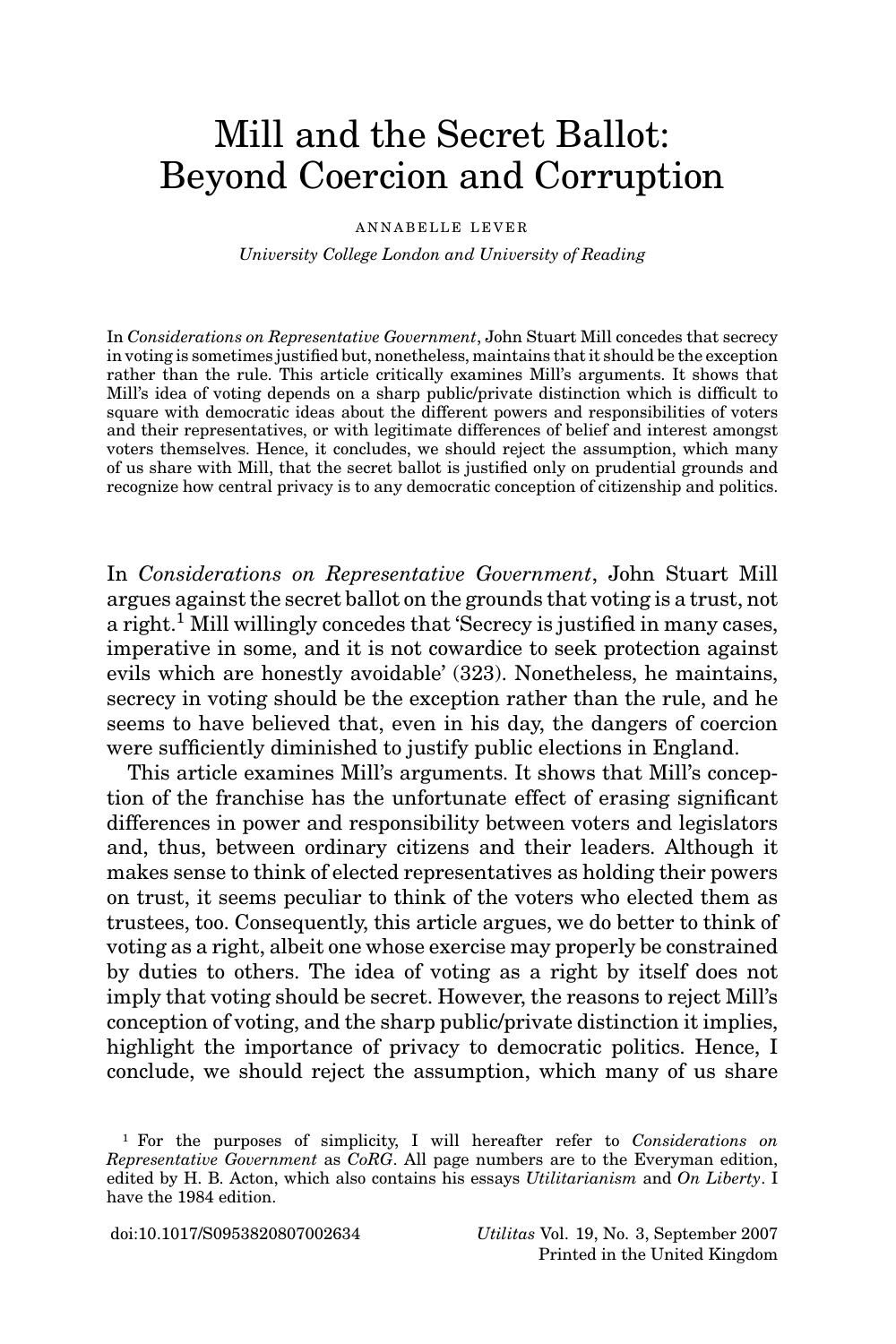with Mill, that the secret ballot is justified only on prudential grounds and, with it, the idea that we generally can, and should, distinguish the public and private elements of voting.

Mill's arguments against the secret ballot are presented in chapter 10, 'Of the Mode of Voting' in *CoRG*. As Mill says, these are, in part, simply transcriptions of his arguments in *Thoughts on Parliamentary Reform* (1859) (327–33). I will, therefore, concentrate on his arguments as they are presented in *CoRG*, which was published in 1861. Although Mill argued for women's suffrage on the grounds that 'difference of sex' is 'as entirely irrelevant to political rights as difference in height or in the colour of the hair', he followed the convention, standard until recently, that the masculine pronoun can be used to refer to women, as well as men.2 So, when Mill refers to voters as men, or as 'he', we should be aware that he means women also.

Unless otherwise stated, 'right' for the purposes of this article means 'moral right', rather than 'legal right', and refers to what we are entitled to, whether or not the law recognizes and protects that entitlement. This is how Mill appears to be using the term, in chapter 10, as we will see. I am not altogether sure that this is how he uses the word 'right' in other parts of the book – for example, in chapter 8, where he claims that 'Men, as well as women, do not need political rights in order that they may govern, but in order that they may not be misgoverned' (315). But as it is the argument in chapter 10 that principally concerns us, I think this simplifying assumption is justified and helpful. I should also note that Mill often uses the word 'ballot' for what we would call the 'secret ballot'.

## A. MILL'S ARGUMENTS AGAINST THE SECRET BALLOT

According to Mill, the trouble with the secret ballot is that it encourages people to think of voting as a right rather than a trust. They are, therefore, likely to feel that they may vote as they please, whereas Mill believes that they ought to be voting solely with considerations of the public good in mind.<sup>3</sup> Voting is a trust, according to Mill, because voting grants power over others, as well as over oneself. Because it is a trust, it must be exercised solely with the public interest in mind.

<sup>&</sup>lt;sup>2</sup> I had originally thought that Mill's use of the masculine pronoun simply indicated the fact that women did not have votes in his day. However, Mill's discussion of votes for women in the last pages of chapter 8 (p. 314 in the Everyman edition) suggests otherwise. He says 'in the preceding argument*...* I have taken no account of difference of sex', although the preceding argument, like the rest of the book, refers to voters as men and as 'he'.

<sup>3</sup> Mill believes that 'the spirit of vote by ballot – the interpretation likely to be put on it in the mind of an elector – is that the suffrage is given to him for himself; for his particular use and benefit, and not as a trust for the public' (324).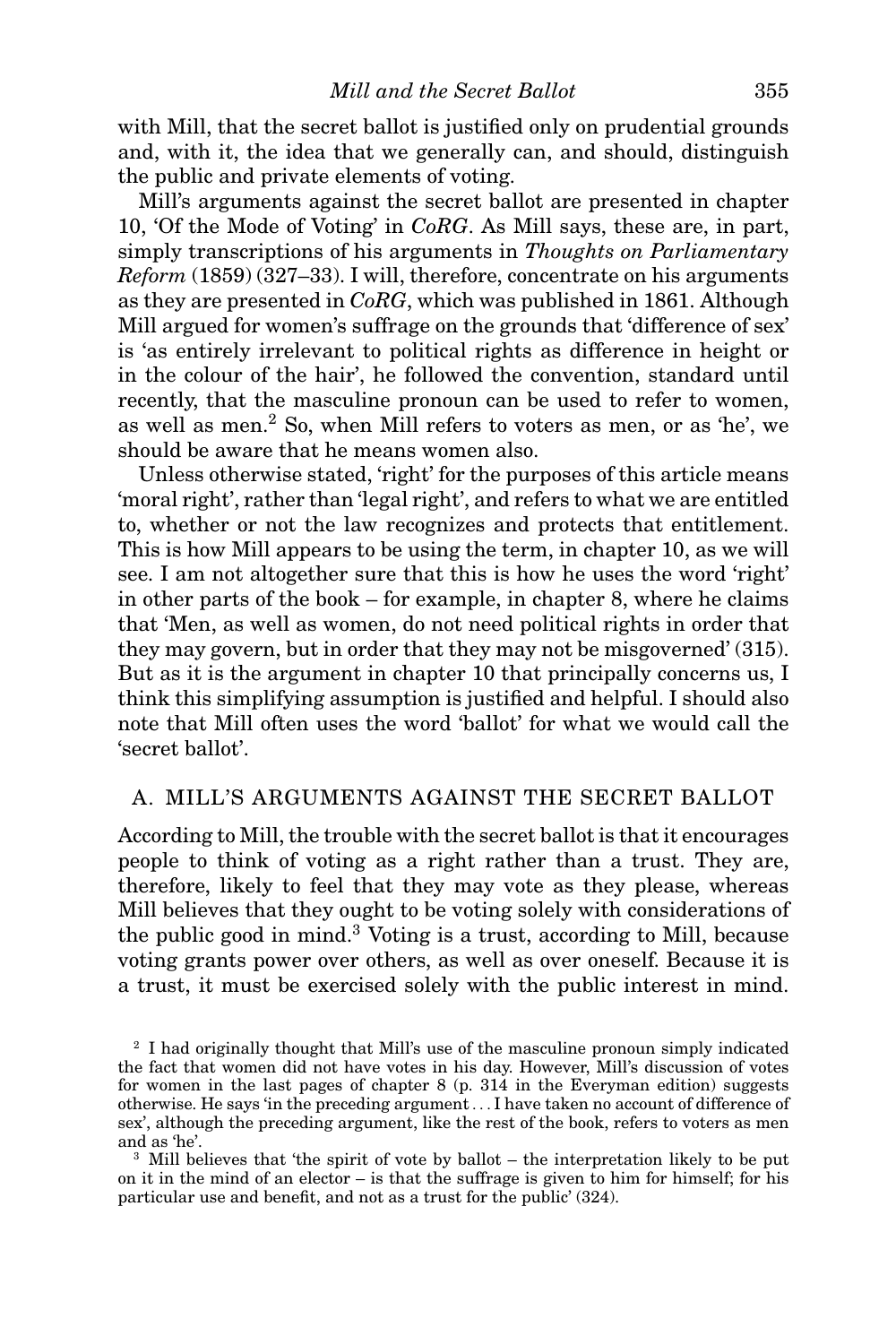## 356 *Annabelle Lever*

'His vote is not a thing in which he has an option; it has no more to do with his personal wishes than the verdict of a juryman. It is strictly a matter of duty; he is bound to give it according to his best and most conscientious opinion of the public good' (324). However, Mill believes that 'the interpretations which he [a voter] is almost sure to put upon secret voting is that he is not bound to give his vote with any reference to those who are not allowed to know how he gives it; but may bestow it simply as he feels inclined' (325). Consequently, he concludes, voting should be presumed to be public, and the secret ballot justified only as an exception to this rule.

It is an empirical question whether or not the institution of secret voting would lead people to interpret the vote as a right, rather than a trust, and consequently to feel free to use it for selfish, rather than public-spirited, ends. I must admit to some scepticism about this claim, given how many people think that they have a duty to vote and, sometimes, to vote one way rather than another.<sup>4</sup> However, I do not propose to pursue the matter further. The force of Mill's concern, here, depends on the premise that

In any political election, even by universal suffrage (and still more obviously in the case of a restricted suffrage), the voter is under an absolute moral obligation to consider the interest of the public, not his private advantage, and give his vote, to the best of his judgment, exactly as he would be bound to do if he were the sole voter, and the election depended upon him alone. (325–6)

It is, therefore, the idea that voting is a trust, and that that trust can only be exercised properly by ignoring one's self-interest, that constitutes the heart of Mill's case against the secret ballot.

#### *Voting as a trust*

## Mill thinks of voting as a trust or 'public duty' and claims that

it is at least a *prima facie* consequence that the duty of voting, like any other public duty, should be performed under the eye and criticism of the public; every one of whom has not only an interest in its performance, but a good title to consider himself wronged if it is performed otherwise than honestly and carefully. (326)

The idea of voting as a trust, therefore, is meant to be different from the idea that one can have duties to vote, or to vote one way rather than another. It seems to imply that the duties one has are public rather

<sup>4</sup> In fact, the report of the Power Inquiry cites a survey that found that 74% of the British population believed it was a duty to vote; although this diminished to 61% among 25–34-year-olds, and to 58% for 18–24-year-olds (Report, p. 58). They are referring to a MORI report of 2003 called 'Public Opinion and the 2004 Elections', and refer to the following website: http://www.electoralcommisision.org.uk/files/dms/ FinalVotes2004Reportupdated2\_18922-8545\_E\_N\_S\_W\_.pdf.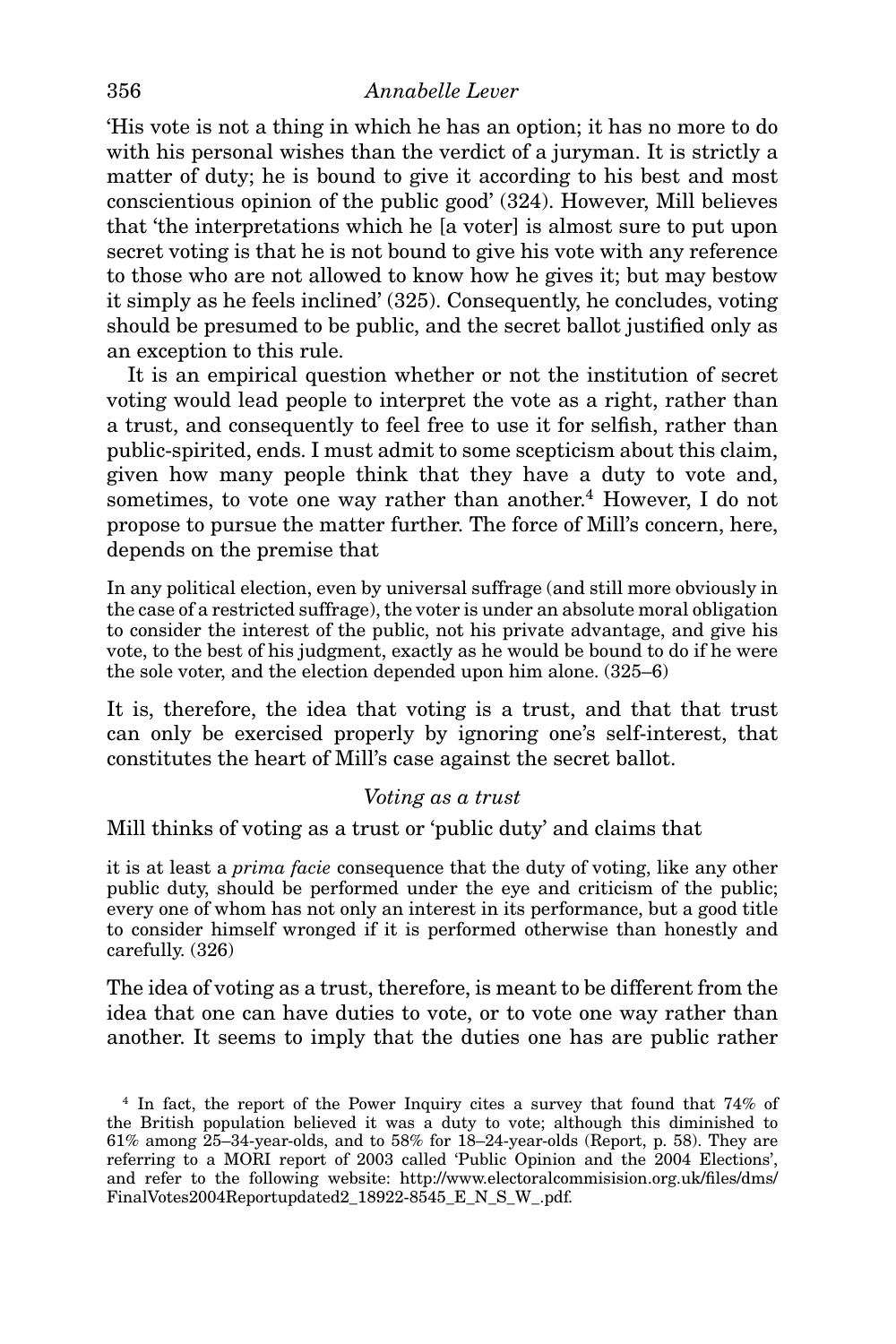than private, a consequence of one's citizenship, rather than of one's personal situation, beliefs and interests.<sup>5</sup> It also seems to imply that we have a duty to benefit those for whom we are trustees, to act on their behalf. Again, this is more specific, and potentially more demanding, than the idea that we have to consider the interests of other people when voting.

There are, though, several difficulties with the idea of voting as a trust, at least as Mill develops the notion. I will briefly describe the problems, and then examine them each more fully. The first is that the idea of voting as a trust seems to make non-voting the norm, or baseline, against which political rights and duties are to be judged. By contrast, democratic theory assumes that all competent adult citizens are entitled to vote, and to do so without special justification or duties. The second problem is that Mill's conception of voting erases the very significant differences in power and authority between citizens and legislators, and wrongly assumes that standards of accountability and publicity that are appropriate for the latter are justified for the former. Finally, it is hard to make sense of the idea of voting as a trust to other people who are also voters – as Mill appears to do. So, while we may have a variety of duties to others – to those who preceded and will succeed us, as well as to our contemporaries and those who are not compatriots – the idea of voting as a trust seems confused and confusing when applied to fellow voters. Taken together, these difficulties with Mill's idea of voting, I believe, suggest that we should replace the idea of voting as trusteeship with the idea of voting as a right, albeit one that may be hedged by a variety of duties to others.

#### *Voting as a baseline for citizenship*

Mill believes that ordinary citizens, no less than legislators, are carrying out a public duty or trust when they vote. Hence, in all but exceptional circumstances, citizens and legislators should vote in public, just as publicity should normally be expected when they carry out any other public acts or duties. Without publicity, it can be hard, if not impossible, to secure accountability. So, Mill supposes, citizens ought not to find it any more peculiar to vote publicly than to deliberate and vote openly with each other as members of a jury.

There is something appealing about the idea that voting, like jury service, is the exercise of a public duty, and that exclusion from a share

<sup>5</sup> This interpretation is supported by Nadia Urbinati's discussion of Mill's views on the secret ballot in her *Mill on Democracy: From the Athenian Polis to Representative Government* (Chicago, Ill.; 2002), pp. 104–22. I am generally sympathetic to her interpretation of Mill. However, I think she tends to elide republican and democratic ideas in ways that are problematic. It is not that the former have not deeply influenced the latter. It is rather that republican ideas are not intrinsically democratic, anymore than are liberal ideas, however influential the latter on democratic conceptions of politics.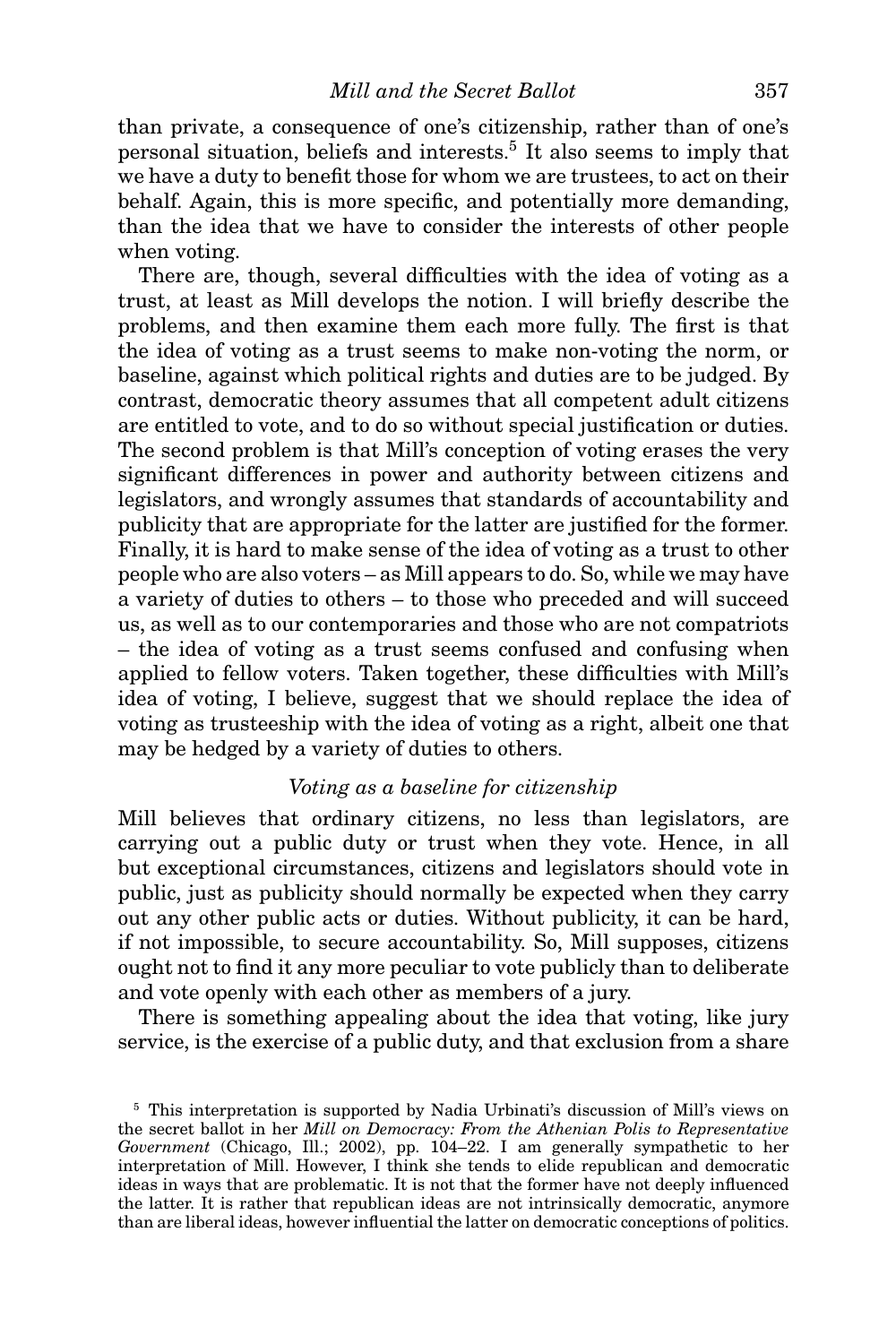#### 358 *Annabelle Lever*

in these duties can be a badge of shame, or of stigma.<sup>6</sup> But while we have no right to be part of a jury – although one may well have a right against unfair exclusion from  $it - it$  is hard not to think of voting as a right to which all adult citizens are entitled. As Mill says, 'it is a personal injustice to withhold from any one, unless for the prevention of greater evils, the ordinary privilege of having his voice reckoned in the disposal of affairs in which he has the same interest as other people'  $(302).<sup>7</sup>$  We can imagine legitimate forms of justice that do not involve jury systems – even if we believe that the former are preferable to the latter. By contrast, legitimate governments that lack universal suffrage are likely to be exceptional – at least from a democratic perspective – and are presumptively illegitimate until proven otherwise.

On this view of what constitutes legitimate government, voting is one of the rights that define what it is to be a citizen, just as military service, and jury duty, in countries with juries, are defining examples of the duties of citizenship. People can have a duty to obey the law and to pay taxes without being a citizen. They can hold considerable socioeconomic power and political influence without being a citizen. However, one of the rights that illustrate the differences between citizens and non-citizens in democratic societies – perhaps, the defining example of such a right – is the right to vote in elections to the legislature.

The difficulty with Mill's idea of voting as a public trust, then, is that it seems to make non-voting the baseline against which the rights and duties of citizens are judged, so that the demand for publicity in voting appears a natural concomitant of holding a special position or responsibility. By contrast, once we expect all adult citizens to have a vote, the idea that voting implies a special position, with special duties and constraints on its exercise, appears far more problematic. I do not want to say that one could not come up with some democratic reconstruction of Mill's idea of voting as a public trust.<sup>8</sup> The point, for

<sup>6</sup> The following Supreme Court cases help to illustrate the point. *Batson v. Kentucky*, 476 U. S. 79, (1986), concerning the exclusion of blacks from jury duty; and *J. E. B. v. Alabama ex rel*. T.B., 511 U. S. 127 (1994), concerning the exclusion of women.

 $7\text{ The passage continues: If he is compelled to pay, if he may be compelled to fight, if he$ is required implicitly to obey, he should be legally entitled to be told what for; to have his consent asked, and his opinion counted at its worth, though not at more than its worth. There ought to be no pariahs in a full-grown and civilized nation; no persons disqualified, except through their own default*...* No arrangement of the suffrage, therefore, can be permanently satisfactory in which any person or class is peremptorily excluded; in which the electoral privilege is not open to all persons of full age who desire to obtain it' (302– 3). Mill believes that people should be able to 'read, write and, I will add, perform the common operations of arithmetic' in order to vote (303). However, he seems to have thought – unrealistically – that after the first few years of operation, this demand would only exclude those who did not really care to vote (304).

<sup>8</sup> Nadia Urbinati says of Mill's arguments, 'while objectionable from a liberal point of view, they are not antidemocratic in principle' (*Mill on Democracy*, p. 107). I agree with this – we are miles away from fascist uses of compulsory publicity. Mill's arguments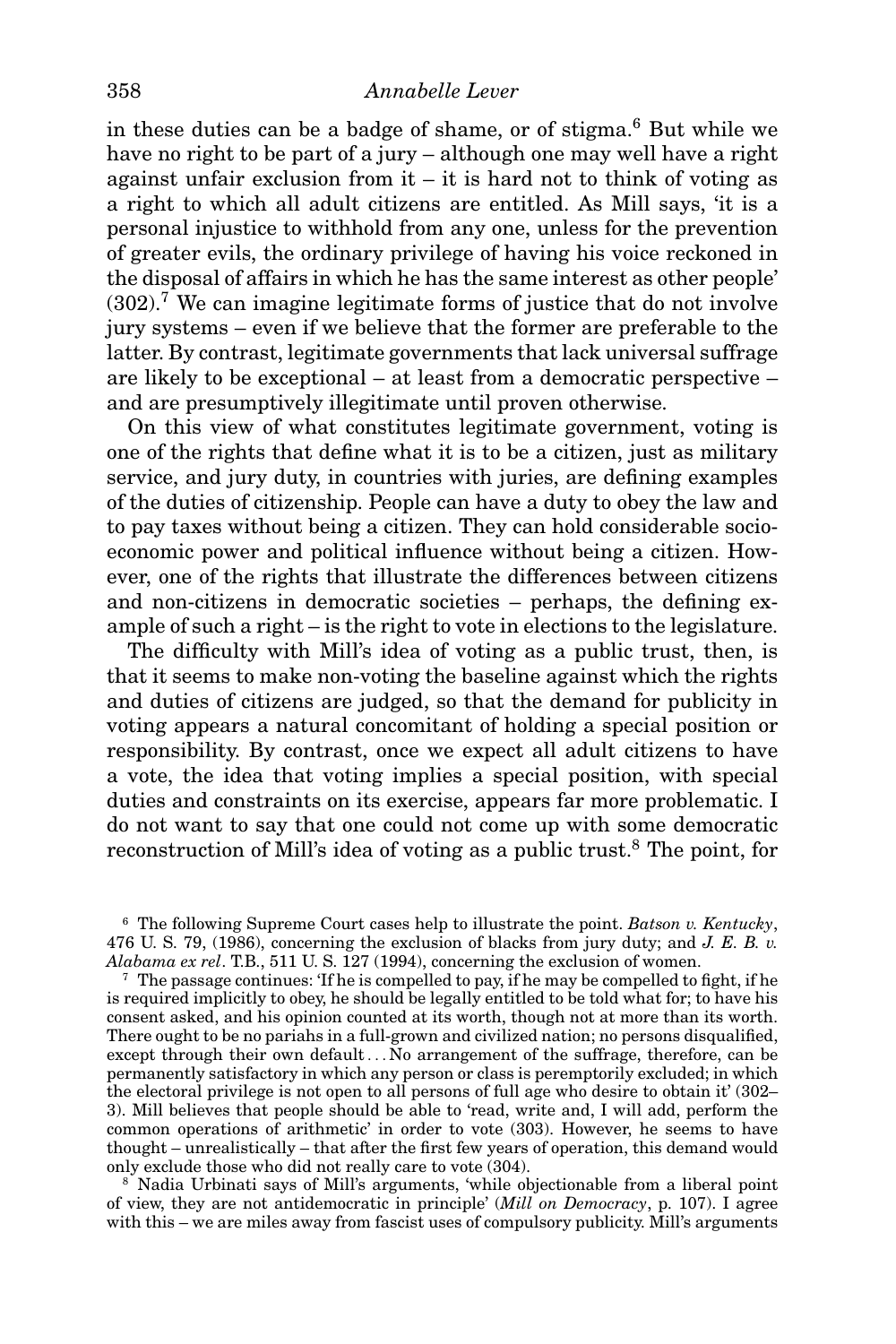now, is simply this: that the idea of voting as a trust is hard to square with a democratic notion of citizenship, in part because it seems to make non-voting the baseline against which regulations, and expectations, of the right to vote are judged.

## *Voting and the differences between citizens and legislators*

The second difficulty with Mill's conception of voting as a trust is that it erases the real differences in power between citizens and legislators, and implies that the same standards of publicity and accountability are appropriate to each. Thus, Mill claims, 'Exactly in proportion as the vote of the elector is determined by his own will, and not by that of somebody who is his master, his position is similar to that of a Member of Parliament, and publicity is indispensable'  $(329)$ .<sup>9</sup> Mill insists throughout chapter 10 on the idea that voting confers power over others, but he gives no clear sense of what that power consists in.

Such power as electors have is largely limited to the time between one election and another. It is, therefore, temporally very limited – as Rousseau saw<sup>10</sup> – and legally limited only to the ability to accept or reject a candidate as one's representative. It does not extend to power over other aspects of candidates' lives – whom they marry, where they live, what car they use, what occupation they otherwise hold – although, of course, the desire to be elected puts pressure on candidates who face competition for positions to make themselves agreeable, inspiring and electable.

Above all, the power that electors have is contingent on the way that other electors vote, and this is likely to prove a very serious limitation on their power, whether as regards candidates or as regards fellow voters.<sup>11</sup> Mill's belief that voters should act as though they are the sole voter in any election illustrates the problem (325–6). Doubtless

<sup>10</sup> Jean-Jacques Rousseau, *On the Social Contract*, Book 3, p. 198, in *The Basic Political Writings* (Indianapolis, 1997).

<sup>11</sup> In fact, as regards any individual voter, it is probably impossible for him or her to control or to predict the behaviour of other electors sufficiently to influence an election. If voters organize, and coordinate their actions, they may be able to have some effect on

seem to be intended to be compatible with democratic government and universal suffrage. However, key premises in his arguments, as here, are in tension with democratic ideas, not merely with liberal ones, and this tension illustrates some of the problems with assuming too quickly that republican and democratic ideas, whatever their affinities, are essentially the same or in harmony with each other.

<sup>9</sup> In 'Feminism and Republicanism: Is This a Plausible Alliance?', Anne Phillips uses Mary Wollstonecraft to illustrate the problems that come from a republican concern with dependency and domination at the price of a concern with inequality itself. I think Mill's views here reflect a similar problem: that a concern with reaching a threshold – 'the ability to determine one's own will' – leads to indifference to morally and politically significant differences in power and resources above that threshold. See Anne Phillips, 'Feminism and Republicanism: Is This a Plausible Alliance?', *Journal of Political Philosophy* 8.2 (2000).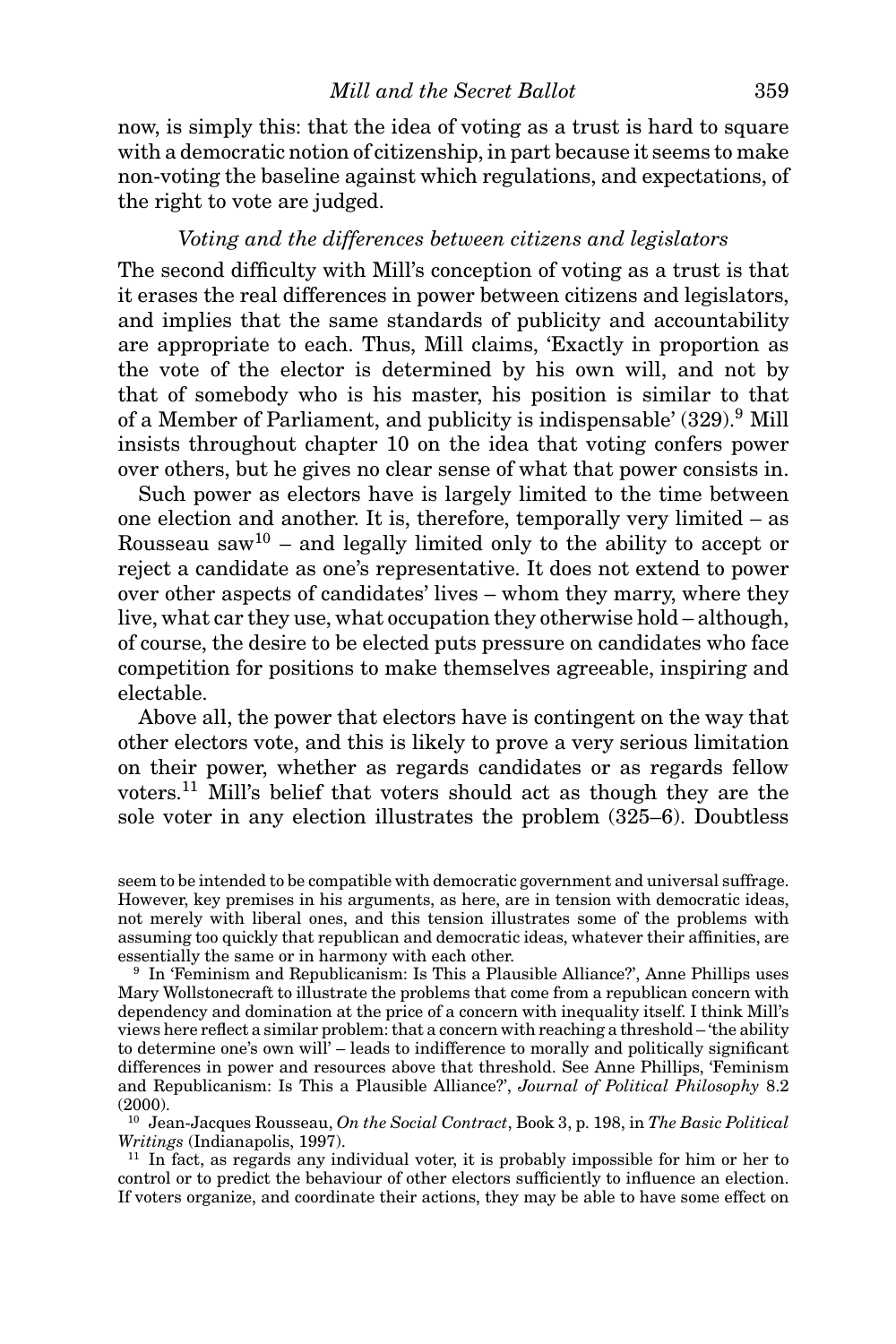intended to encourage serious and sincere voting, it merely highlights what, by now, is evident to many voters, as well as to political scientists: that most of the time our votes are so inconsequential that it is a good question why any of us bother to vote at all!

By contrast, legislators have very considerable, though still limited, powers over electors. The position of legislator, in representative governments, requires the legislator to represent the interests of those people who elected him or her, and to make binding decisions on their behalf. Not only are legislators more powerful than electors, while in office, but they are also answerable to the latter for how they have used their powers. So, while legislators may not be able to exercise much power unless acting in conjunction with other legislators, the powers that they are able to exercise in this way are very considerable.

Moreover, it is easier for legislators to organize themselves, and to act collectively, than it is for most citizens, simply because they are likely to be relatively few in number, easy to identify and to contact, familiar with the tools of organizing, and aware of the advantages of doing so. Indeed, simply being elected as a legislator gives one access to information, salaries, public and private buildings that would otherwise be unavailable; and it is likely to confer various types of respect and honour that one would otherwise lack. So, the idea that voters should meet the same standards of publicity and accountability as legislators seems to be based on a serious overestimation of the power and responsibilities of the former, and a striking indifference to the special powers and responsibilities of the latter.<sup>12</sup>

Finally, it is hard to know on whose behalf we should be voting, or for whom we are trustees, on Mill's picture of voting. At no point does Mill mention duties to foreigners, when arguing against the secret ballot, or clarify how far the public interest that we are to serve extends beyond our compatriots, and a generation or so of these. On the contrary, Mill gives the impression that 'the public', for whom the voter is responsible, is primarily composed of fellow electors – at least under universal suffrage (325–6). However, we normally hold trusts for people who cannot act on their own behalf – so the idea that we are trustees for our fellow electors seems perverse. Mill is sensitive to the ways in which different electoral systems can give voters different – and,

fellow voters but, by themselves, there is almost nothing that they can do to make their vote decisive or, even, of any special significance.

<sup>&</sup>lt;sup>12</sup> It is striking that Brennan and Pettit never confront this worry in their arguments for an open ballot. Moreover, they use the fact that, as individuals, voters are likely to have almost no effect on elections to reject the 'Preference' ideal of voting; they never consider its significance for their favoured view – the 'Judgement' ideal. See Geoffrey Brennan and Philip Pettit, 'Unveiling the Vote', *British Journal of Political Science* 20.32 (July 1990), pp. 331–3. The argument against the preference ideal of voting is at p. 321.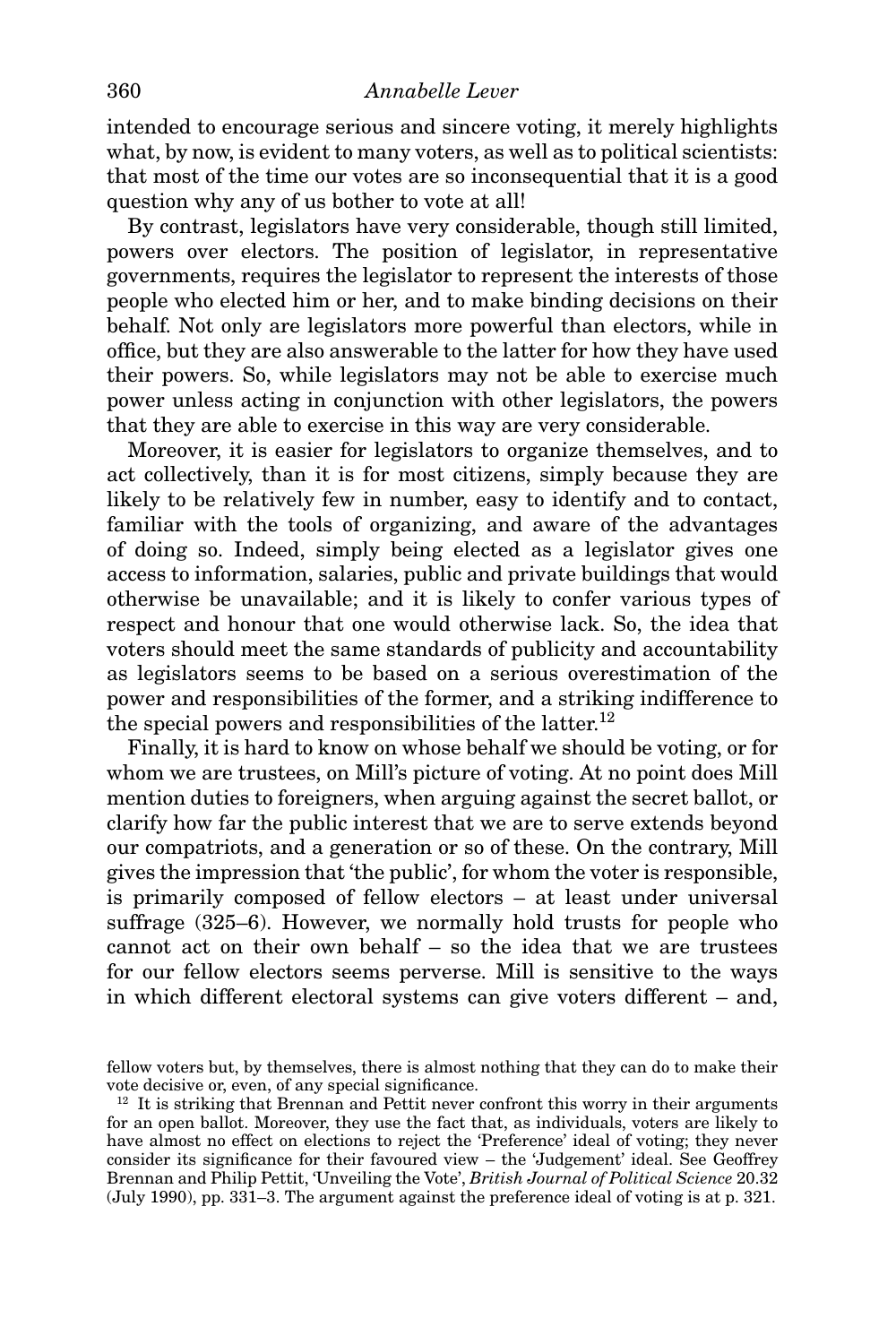*Mill and the Secret Ballot* 361

in his view, arbitrary and unjustified – powers over each other. But the solution to that problem, he implies, is to adopt some form of proportional representation (ch. 7). At all events, Mill's genuine concern about the different weight of formally equal votes does not figure in his arguments against the secret ballot. Thus, there is something puzzling about the importance that Mill attaches to the idea that voting is a trust because 'the exercise of any political function, either as an elector or as a representative, is power over others' (324).

## *Rejecting Mill's claim that voting is a trust*

There are, then, several difficulties with Mill's arguments against the secret ballot, because his idea of voting as a trust is difficult to square with democratic conceptions of citizenship. However, it would be premature to reject Mill's case against the secret ballot on these grounds, because we may be able to capture at least some of Mill's worries about the secret ballot while accepting the more familiar notion of voting as a right. Although Mill was generally careful not to refer to voting as a right,  $^{13}$  because of what he thought the term implied, I think we can safely reject his assumptions about rights, without fundamentally altering his arguments against the secret ballot. As I will show, voting can be a right without it following that we are entitled to vote in whatever way we wish. Consequently, I will suggest, the question whether or not the secret ballot is justified cannot be resolved solely by deciding that voting is a right, rather than a trust.

## *Voting as a right*

Mill avoided talk of voting as a right, even though he clearly thought that people could be entitled to vote, and that they could be wrongly, or unjustly, denied the vote (315, 324). In part, this was because he thought that voting gives voters power over others, and denied that people could have a right to such power. But he also seems to have believed that if voting is a right, people are entitled to vote however they please. So, he urged, if voting is a right, 'if it belongs to the voter for his own sake, on what ground can we blame him for selling it, or using it to recommend himself to any one whom it is his interest to please?' (324).

However, the idea that voting is a right need not have the implications that Mill supposes. Legally, of course, it may not be possible to prevent people voting in ways that they should not but, morally, there is nothing in the idea of a right to vote which prevents us from condemning people who sell their votes, or use them with reckless indifference to the lives and interests of others. We are familiar with this idea when it comes to free speech. People often disagree about the extent to which legal limits

 $13$  For what appears to be a counter-example, see his comments on p. 315 quoted below. about the reasons why 'Men, as well as women *...* need political rights'.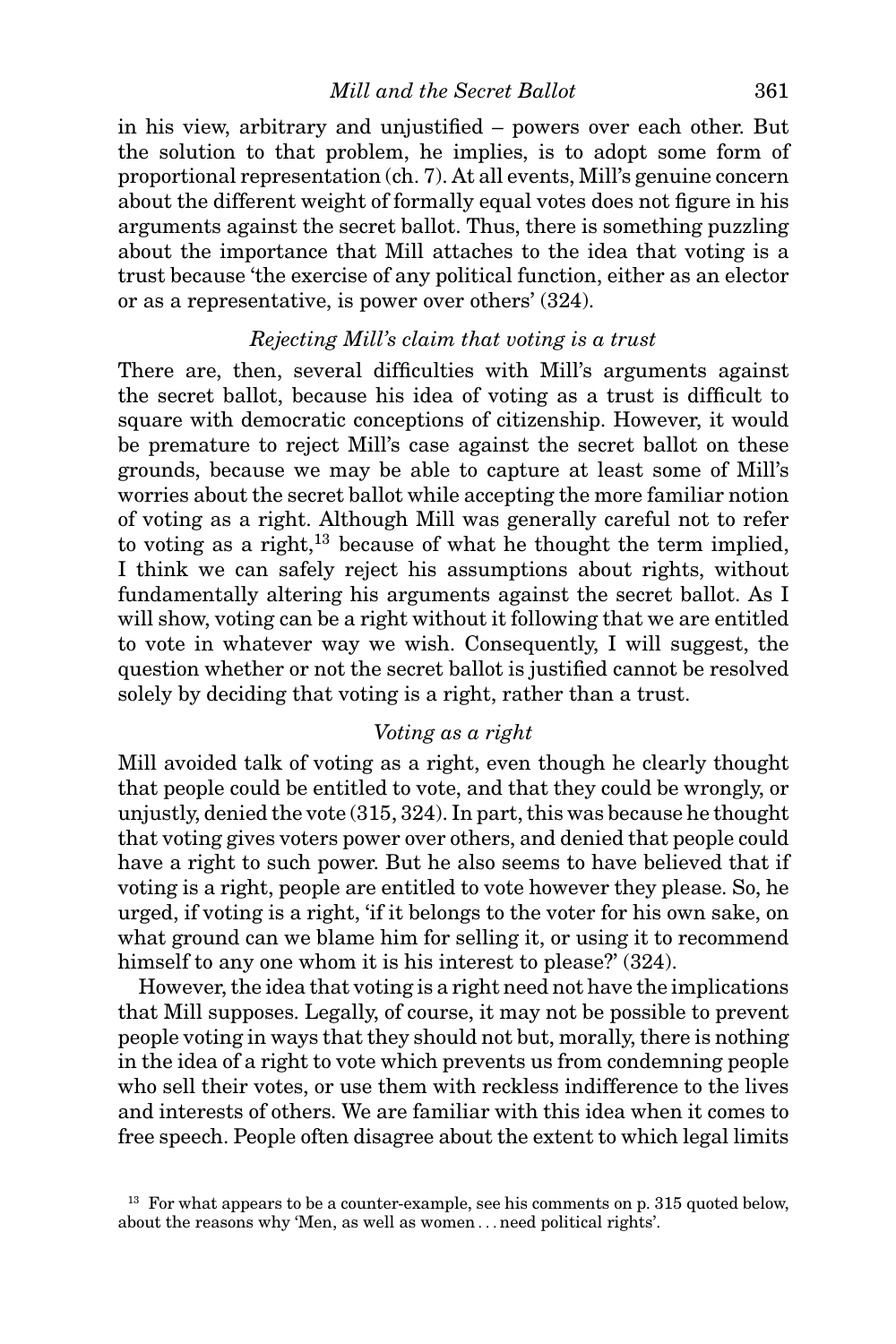#### 362 *Annabelle Lever*

on speech are justified by moral considerations, just as they disagree about the nature and weight of the latter. In general, though, no one thinks that the reasons why you are entitled to speak your mind also entitle you to deceive or demean others; to incite people to crimes of various sorts; or to speak so imprudently and recklessly that you put other people's lives in danger – the proverbial 'crying fire in a crowded theatre'.14

Familiar objections to Nozick's claims about property rights help to illustrate and explain the difficulties of Mill's view.15 Without belabouring the point too much, most rights – and, certainly, all important ones – are really a bundle of rights, rather than a single claim to do something. Quite how we define that bundle – in terms of the differences between claims, liberties, immunities, and privileges, for example, or in terms of the extent and weight of that right compared to other rights, or to various duties – is generally a matter of interpretation, and not something one can deduce from conceptual analysis of the term 'right'.16 So, one might adopt the idea that if voting is a right one is entitled to sell one's vote, just as one might adopt Nozick's idea that if one owns one's talents, one should be free to sell their use (or, even, oneself) to the highest bidder. However, the idea of a right to vote, a right to property or, indeed, a right *tout court*, does not require us to adopt these ideas. On the contrary, there are good reasons to reject them, on the ground that they undermine the plausible and attractive idea that rights – moral or legal – are largely justified by the (legitimate) interests that they protect.<sup>17</sup>

The idea that there are inalienable rights is a familiar one. An example of such a right might be the right against torture. Not everyone agrees that there are inalienable rights, or that the right against torture is one of them. Nonetheless, it makes perfect sense to suppose that our interests in not being tortured are so strong and of such moral (or political) importance that people ought not to be able to renounce them. That being so, the idea that people may not sell their vote is consistent with the idea that voting is a right, albeit a right that people should be able to renounce, though not sell.

<sup>14</sup> Mill makes the point at the beginning of chapter 3 in *On Liberty*: 'opinions lose their immunity when the circumstances in which they are expressed are such as to constitute their expression a positive instigation to some mischievous act' (J. S. Mill, *On Liberty* (Indianapolis, 1978), p. 53).

<sup>&</sup>lt;sup>15</sup> For an excellent exposition of Nozick's views, and their difficulties, see Jonathan Wolff, *Robert Nozick: Property, Justice and the Minimal State* (Cambridge, 1991).

<sup>16</sup> Jeremy Waldron, *Liberal Rights* (Cambridge, 1993), ch. 1.

<sup>&</sup>lt;sup>17</sup> I say 'largely' justified by the legitimate interests that they protect in deference to a recent, and very interesting, article on the controversy between interest and choice theories of rights. See Leif Wenar, 'The Nature of Rights', *Philosophy and Public Affairs* 33.3 (2005), pp. 223–53.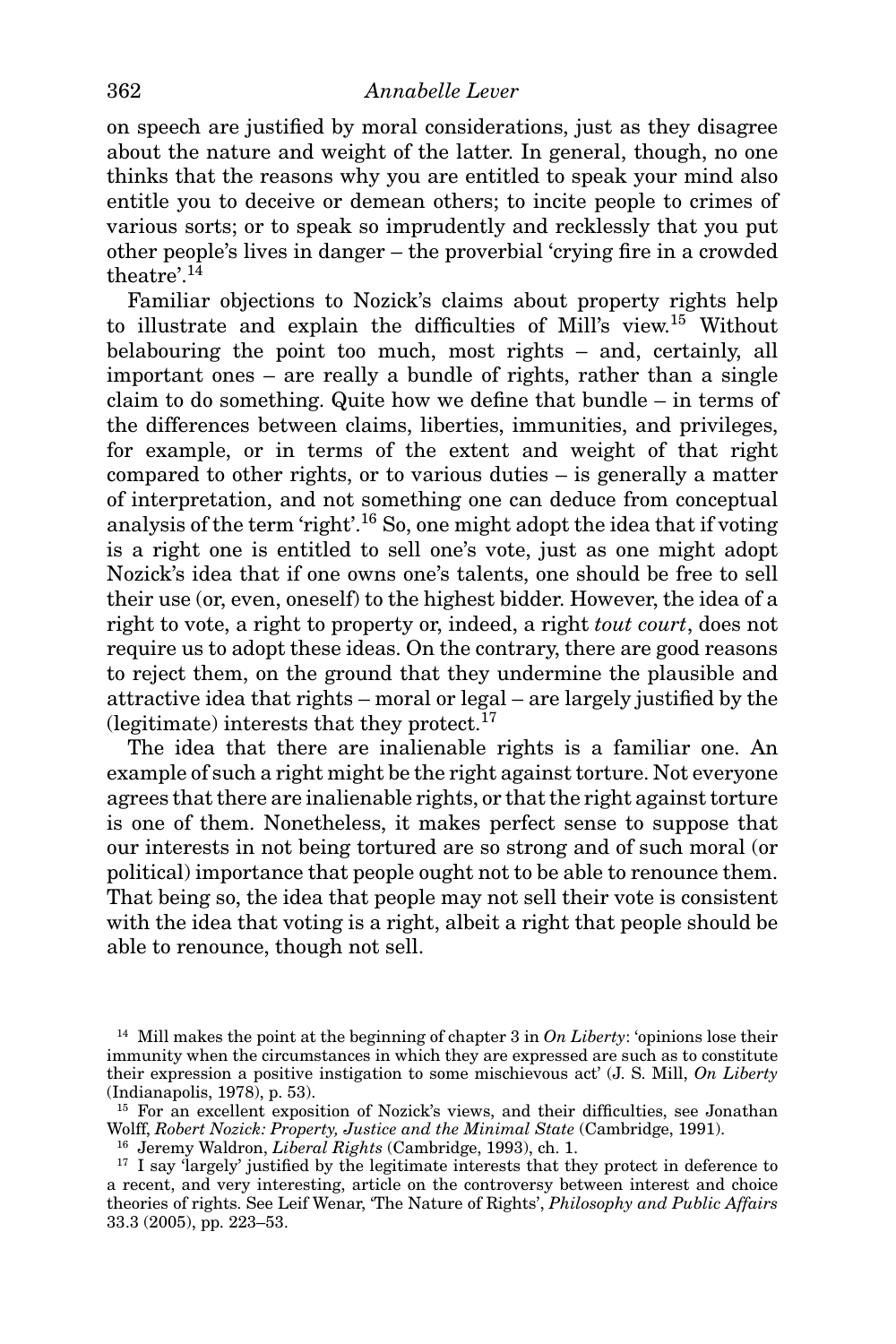If these arguments are correct, we can reject Mill's reasons for thinking that voting is a trust, rather than a right. In fact, while Mill seems to have believed that the arguments against secret voting turn on the idea that voting is a trust, I think we can reject that idea, as well. It is likely that we have duties to others as voters, including duties to promote the public good. However, those duties help to explain why secrecy in voting is generally justified for citizens, though not for legislators. Thus, I will argue, whether we look at voting as a right, or at the duties which plausibly constrain it, we should reject Mill's conclusion that citizens have a duty to disclose, and to defend, their electoral choices to their fellow citizens.18

### B. VOTING AS A RIGHT AND THE SECRET BALLOT

#### *Self-protection and the right to vote*

According to Mill, people are entitled to vote because they are entitled to protect themselves, 'but only against treatment from which he is equally bound, so far as depends on his vote, to protect every one of his fellow-citizens' (324). However, it seems likely that people are entitled to protect themselves from threats that other people are incapable of suffering. So, this conception of our right to self-protection and, therefore, the vote, seems too narrow. Moreover, it also seems likely that people are entitled to protect themselves even if they are unwilling to protect other people – as long as they are not actively threatening them. As third parties, we may lack a duty to help those who, for no good reason, are unwilling to help others. But to suppose that an unwillingness to help other people – reprehensible though this may be – deprives one of a right to protect oneself, looks far too strong.

Mill, here, is trying to assimilate a right to vote to a duty to vote, by linking one's claims to self-protection to a duty to protect other people. But this is unpersuasive. My claims to protect myself, quite plausibly, entail like claims for others. What is unclear is why my claims to protect myself entail a duty to help others to protect themselves – and Mill provides no argument in support of this claim. This matters to Mill's arguments against the secret ballot: for these turn, centrally, on the idea that I am fulfilling a public duty when I vote – and it is implausible that I am doing any such thing when I vote to protect myself. The

<sup>&</sup>lt;sup>18</sup> Nadia Urbinati notes, 'there is no necessary connection between voting as a duty and the open ballot. The public good argument can justify voting as a duty, but does not in itself authorize openness *...* Similarly, the secret ballot does not prevent citizens from pursuing a collective search for solutions. It does not compromise their ability to discuss and understand the public good. It simply marks a distinction between deliberation and decision, and ensures that the latter is the outcome of the individual's autonomous judgment' (Urbinati, *Mill on Democracy*, pp. 112–13).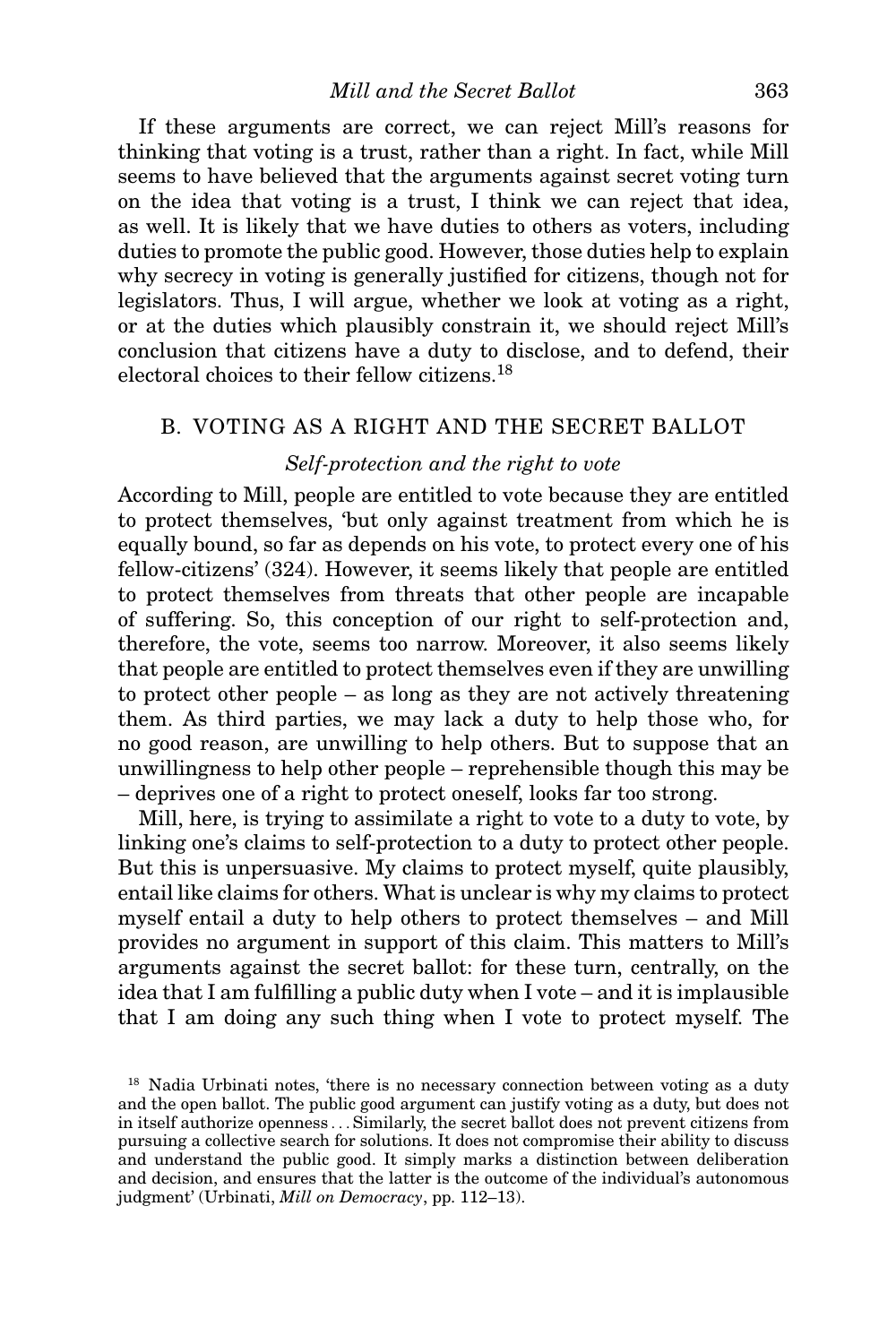plausibility of Mill's objections to the secret ballot, therefore, turns on his ability to assimilate justified self-interest in voting to a duty to vote on behalf of others.<sup>19</sup>

If we are entitled to vote, Mill rightly assumes that we generally have the necessary abilities to use the vote to protect ourselves. This precludes paternalist, or authoritarian, arguments for public voting on the grounds that we do not know our own interests, and so need help in voting correctly. We need public voting, Mill assumes, because we are less motivated and knowledgeable about the public interest than our own. By linking our entitlement to protect ourselves to a duty to protect others, Mill seems to have thought that he could treat all voting as though it were voting for the public good and, therefore, on his arguments, properly conducted in public. However, if we are entitled to vote to protect ourselves, it is hard to see how voting can be public without falling into the sorts of paternalist and authoritarian assumptions that would undermine our claims to vote to begin with.

Mill's contrast between secret voting in private clubs, which he endorses, and in general elections, which he condemns, is illuminating. Mill claims that one reason why secret voting in a club is unobjectionable

is that it does not necessarily or naturally lead to lying. The persons concerned are of the same class or rank, and it would be considered improper in one of them to press another with questions as to how he had voted. It is far otherwise in parliamentary elections, and it is likely to remain so, as long as the social relations exist which produce the demand for the ballot; as long as one person is sufficiently the superior of another to think himself entitled to dictate his vote.  $(325)^{20}$ 

<sup>19</sup> Nadia Urbinati has an interesting discussion of the contrasts between James Mill and Rousseau's views on how individual wills and general wills are to be aligned. Both favoured secret voting. Urbinati notes that 'Without postulating an autonomous public reason, the elder Mill could not explain how a disinterested vote could spring from a vote that was supposed to further individual interest. His son used publicity to fill this gap, and so preferred the open ballot' (*Mill on Democracy*, p. 108). However, if I'm right, we here see that some sleight-of-hand, as well as hopes for publicity, were required to align private and public interest in John Stuart Mill's views, too. So, while I'm sympathetic to Urbinati's claim that 'in arguing on behalf of the open ballot, Mill got at what is a significant problem of representative democracy – the inherent tension between private and public interests' (*Mill on Democracy*, p. 104), I tend to think that his case for open voting *suffered* from these problems quite as much as it *reflected on* them.

<sup>20</sup> Urbinati does not discuss this passage in her book. Instead, she discusses Mill's dispute with Henry Romilly, in 1865. She notes that Mill, rightly, took issue with Romilly's effort to assimilate membership in a state to membership in a club, by treating them both as voluntary. Moreover, she claims, Mill thought voting in clubs should be secret because 'all members of a club are *perfectly equal* in relation to the requirements of membership'. Given the fact that their interests are similar, they have no need to consult the interests or desires of other people. Consequently, 'when they are asked to vote, they only have to listen to their personal preferences'. She comments, 'when electors are *not* perfectly equal, the secret ballot is pernicious because it does not oblige them to consider the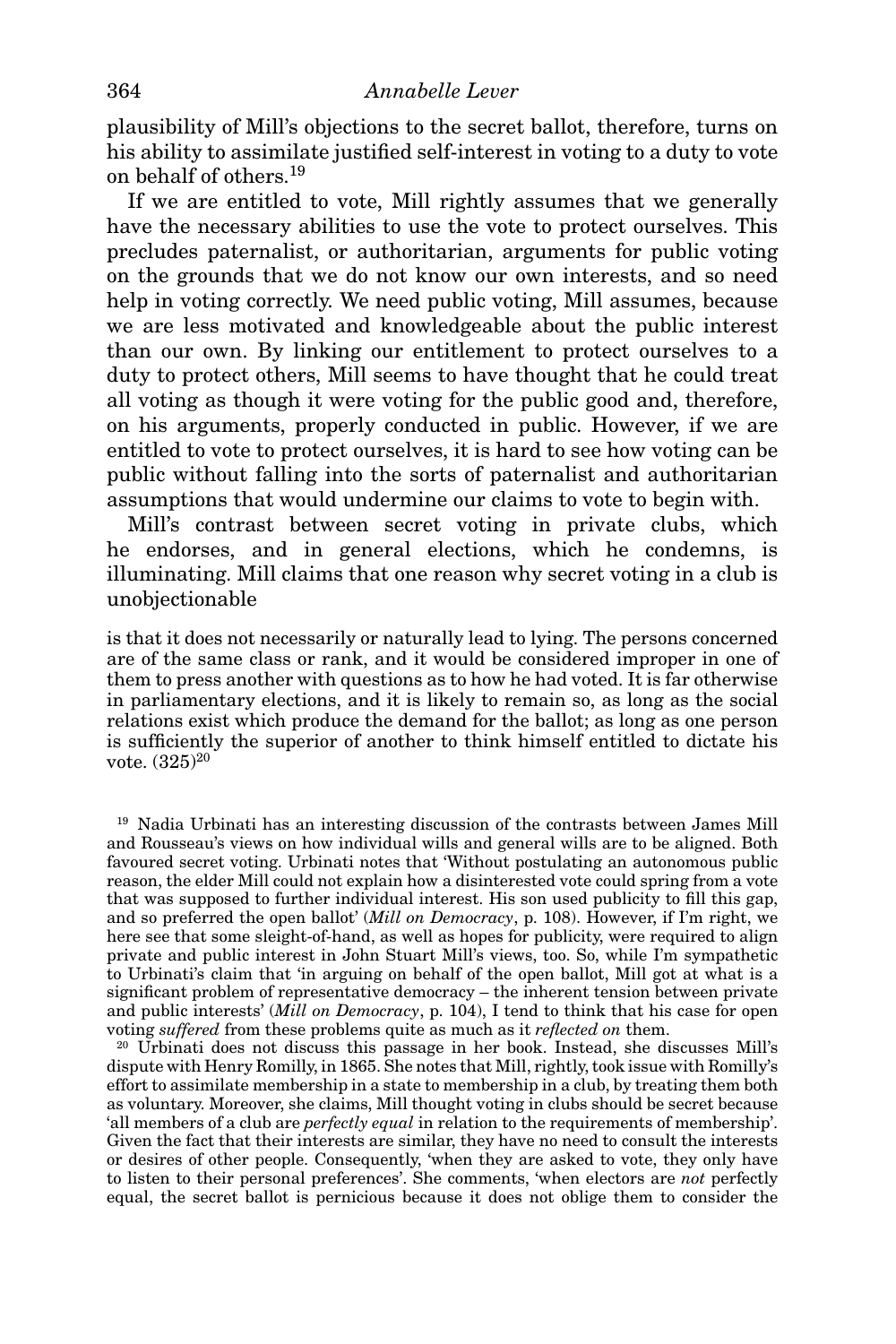There are at least two problems here. First, while it is true that some people presume that they are entitled to dictate how others vote, there is no need for us to condone their presumption by endorsing public voting over the secret ballot. Second, it is distinctly peculiar to suppose that the evil of lying, when faced by such presumption, is worse than the presumption itself. Mill's contrast between private clubs and public elections, then, helps to bring out the deeply inegalitarian assumptions of the case for public voting. That case turns on mistrust of ordinary voters, and confidence in their self-appointed tutors.

The latter is sufficiently objectionable to undermine the case for public voting, I think, even if one is pretty sceptical about the knowledge and behaviour of most voters. However, it is unclear how much, or what, information voters ought to know in order to make an informed choice among candidates. A good deal, presumably, depends on who the candidates are, and in what ways they differ from each other. But as long as candidates are free to publicize their own merits, and the supposed demerits of their opponents, and as long as voters have access to a variety of sources and types of information about candidates, and matters of public policy, it is unclear what could justify public voting.<sup>21</sup>

Mill's case for public voting implies that we may force people to participate in a public tutorial, in which they have to state and defend their political beliefs, and to listen and respond to countervailing arguments. It is very hard to see how this can be reconciled with a commitment to the freedom and equality of citizens, or with Mill's own justification of representative government.

#### *Self-development and the right to vote*

As Mill recognizes, people want to be able to vote not merely to prevent misgovernment, but so that they, too, might govern. He supposes that the vote is important primarily for the former reason, but recognizes

<sup>21</sup> Brennan and Pettit admit that the pressure created by open voting 'may be unpleasant, and certainly will be for those untutored in saying where they stand *...* Under current institutions, political parties and their activists enjoy a monopoly of legitimacy in approaching voters and seeking to influence their vote. Under the regime we propose, a thousand voices would take the place of this single sort of intervention. The atmosphere might be bracing, but it would not be unhealthy' ('Unveiling the Vote', p. 332). I wish I could feel as confident that divisions of class, sex, race and religion would be consistent with the seeming democracy of questioning that Brennan and Pettit here envisage.

interests of others and even encourages them to seek personal or class convenience. This shows how Mill understood suffrage principally in terms of its potential impacts on the community' (Urbinati, *Mill on Democracy*, pp. 118–19, emphasis in the text). But this seems to ignore the realities that Mill is, clearly, assuming: that it is *aristocrats* who expect to hold *workers* to account, and therefore misses the fact that the class legislation Mill seems to be envisaging is all in one direction. That makes Mill's case against secrecy here much more troubling than Urbinati suggests.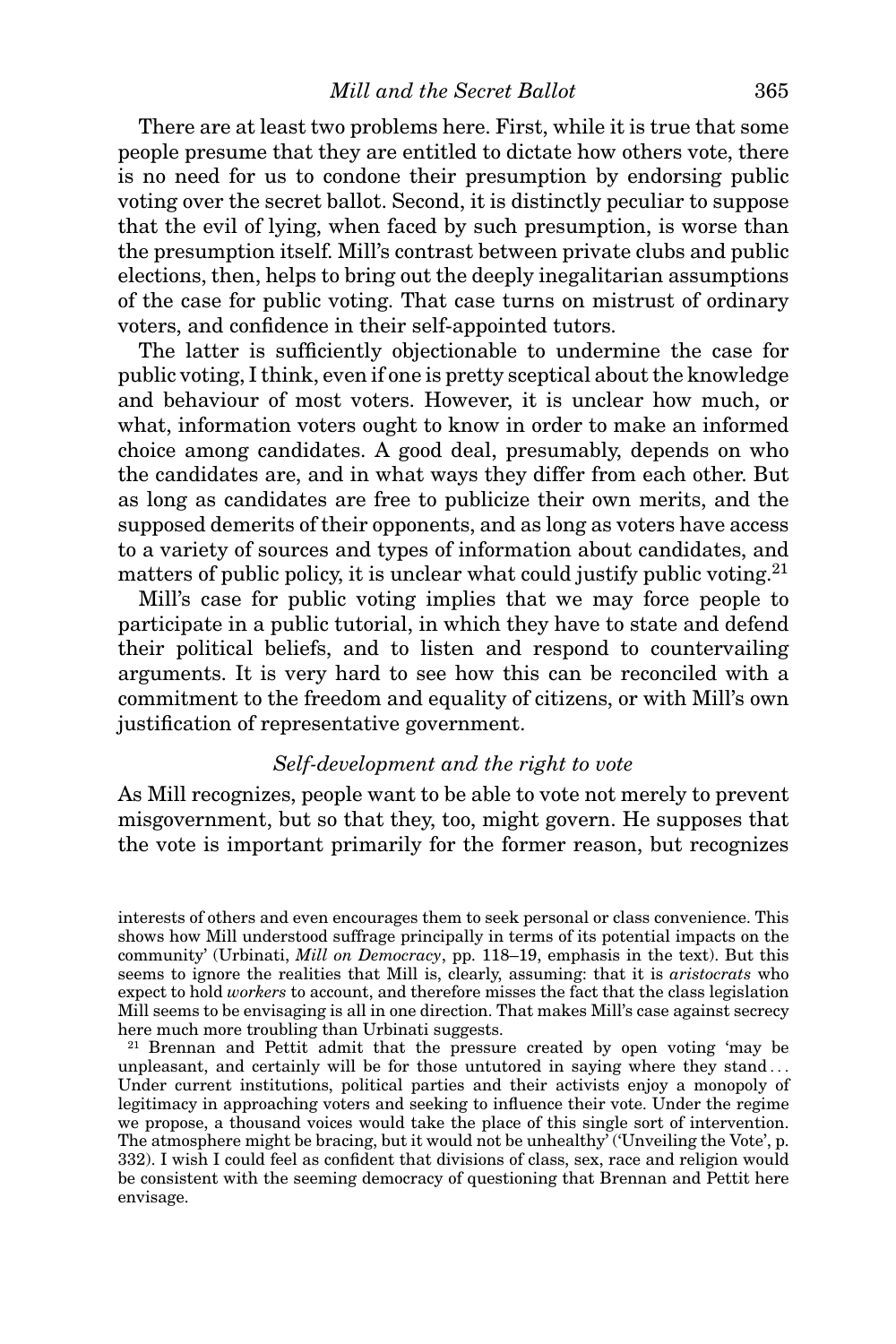that the latter, too, has a place in explaining why people who are capable of self-government should be able to govern themselves. The question, therefore, is what attention to these interests implies about the justification of the secret ballot.

People are entitled to vote, in part, because of the challenge and satisfaction that comes from self-government. The interest in voting, here, is decidedly personal, or self-regarding, to use the language of *On Liberty*. This interest in self-development is consistent with the argument that, in voting, we should try to identify and pursue the public interest, because the pleasures and challenges of representative government are likely to depend on our ability to identify and to pursue ends that are not our own.<sup>22</sup> However, it does not therefore follow that voting should be public, rather than private.

To see the problem, we need simply to consider what would justify forcing people to tell us how they have voted, or intend to vote. We might say that we doubt that they have really understood the public good, or that they have chosen the right candidate, given their notion of the public good. We might be right. But unfortunately for Mill's argument, that only shows that some people have failed to promote, or fully to realize, their interests in voting. This no more entitles us to know how they have voted, than it entitles us to force them to discuss their religious beliefs with us. People's religious, as well as political, beliefs may be erroneous in ways that harm, rather than promote, their interests. But absent special reasons to suppose that they are incapable of looking after themselves, we are no more entitled to know how they have voted – even if it affects us – than we would be to prevent them from voting in the first place.

When we consider voting as a right, then – whether in terms of self-protection, or more broadly – it looks as though Mill's case for public voting fails. It fails because if voting is justified primarily by the interests of the voter in voting, there are good reasons why people should be able to keep their votes secret, if they so wish. These reasons are, essentially, anti-paternalistic and anti-authoritarian. Against a background of freedom of expression and political competition, civil liberties and protections for personal privacy, people can always ask each other for advice, if they want it, and seek information to improve

<sup>&</sup>lt;sup>22</sup> For an eloquent statement of this idea, see John Rawls on fair equality of opportunity in *A Theory of Justice* (Cambridge Mass.. 1971), pt. 1, sect. 14, p. 84. In this passage, Rawls refers to 'the realization of self which comes from a skillful and devoted exercise of social duties'. Rawls calls this 'one of the main forms of human good'. Rawls's ideas, here, suggest one reason why democracies might hope to reconcile public and private interest – that we can get personal satisfaction from fulfilling public duties. Rawls's reasoning seems liberal quite as much as republican, in part because he is not simply concerned with political duties.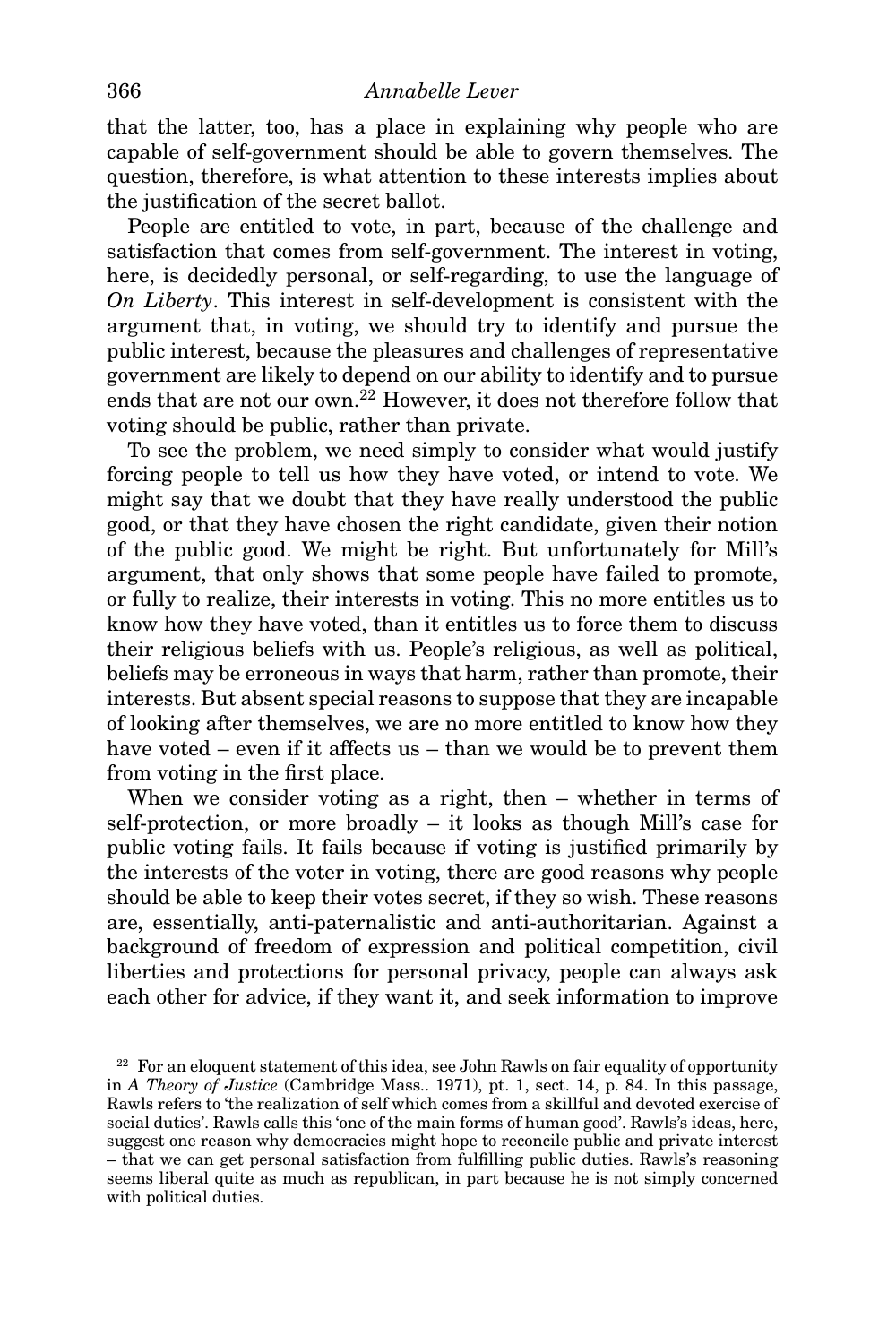their voting, should they so desire. These civil, political and personal liberties mean that there are a variety of ways to promote considered and informed voting, without forcing people to defend their political choices to anyone who is interested in them. Should people choose to disclose their votes, and the reasons behind them, they are free to do so. They may even broadcast this information from the treetops – at least metaphorically – and will be free to urge their own example as an example to others. In those circumstances, it is hard to see why ordinary voters should be forced to report and defend their political decisions. So, the presumption must be that citizens are entitled to keep their vote secret, whether or not they are concerned about coercion, corruption and intimidation.

#### C. DUTIES TO VOTE AND THE SECRET BALLOT

## *Private duties and the secret ballot*

People have a right to vote because they have legitimate interests in voting, and these cannot be reduced to duties to others, as we have seen. Still, we all also have a variety of duties that should affect the way we vote and, even, whether or not we vote. For example, we may have duties of solidarity and concern for the helpless, impoverished and poor in our countries, and abroad, and these duties may not simply arise because of our duties as citizens, but because of supranational and subnational ties to others. That is, we may have special duties to the poor of our religious or ethnic communities, in addition to duties based on our citizenship and concern for human rights. We may have duties to protect the environment, promote justice, and more specific duties of care to family members, loved ones and friends. Again, some of these may be duties based on ties of citizenship, but others may follow from both broader and more specific sources of duty. We generally accept that these sorts of duty can, and ought, to constrain our self-interested behaviour, including self-interested voting. The two questions we need to consider, however, are: (1) Can such duties properly determine our votes, and (2) If voting based on these duties is justified, should voting be public, rather than private?

Mill is happy to recognize that people have a variety of duties, which cannot be reduced to a duty to pursue the public interest. However, he assumes that it would be wrong for us to base our vote on such duties. Mill never says so explicitly, but it is perfectly clear that he assumes that we should only vote on duties that we share as citizens, and those duties, he believes, are duties to pursue the public good. We will shortly consider whether or not it is true that the only duties we share as citizens are duties to pursue the public good. For now, however,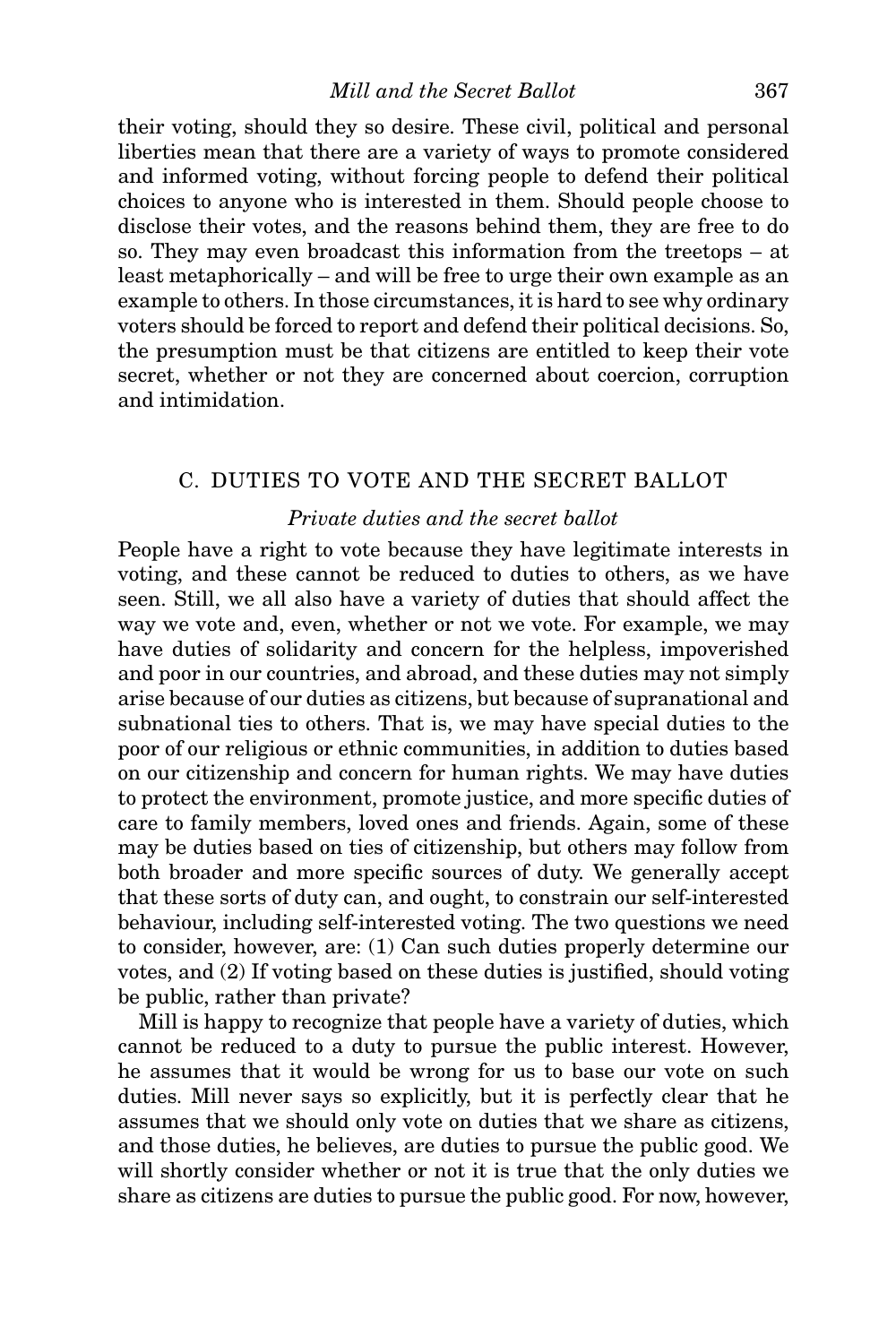the question is what justification, if any, there might be for voting on what Mill would class as 'private' rather than 'public' duties.

Private duties, on Mill's view, are duties that we are genuinely entitled to pursue, within the normal constraints that dictate moral action more generally. However, he assumes that it would be wrong to determine our vote on this basis, because such duties do not arise from, or necessarily reflect, our citizenship and the duties that follow from it. When it comes to voting, as to other public activities such as serving on a jury, fulfilling military duties, paying taxes and so on, Mill assumes that we must set aside private concerns – whether self-interested or not – in order to act out of concern for our country, and our fellow citizens.

It is possible that Mill would have agreed that because some religious and moral beliefs require pacifism, conscientious objection should be permissible in the case of war. But whether or not he would have allowed such qualifications to the duties of citizenship, he would have had little sympathy for the idea that our religious beliefs should affect our willingness to pay tax, to serve on juries, or to vote. This is partly because his admiration for religion was highly qualified but, more importantly, because he thought that public duties are important, and properly determine our conduct when the common good is at stake.

Many of us will share Mill's assumptions, to some degree. Few people suppose that our duty to pay taxes should depend on the religion we affirm; and while, perhaps, there is general support for tolerating those whose conscientious convictions preclude jury service, or voting – or, indeed, anything other than the most minimal contact with the modern state – such cases are generally understood to be rare and, potentially, controversial exceptions to general rules.<sup>23</sup>

Should we agree, then, with Mill that it would be wrong to vote on these private duties, rather than on the public interest? The answer, I think, is 'no'. Some, though not all, of these duties are likely to be of great, perhaps supreme, importance in the lives of those who hold them; and it can matter enormously to their beneficiaries whether or not they are fulfilled. Religious duties, for example, are not all of a piece, and do not always have an earthly beneficiary; however, fulfilling them can be of utmost importance in people's lives. Likewise, it can be of the utmost

<sup>&</sup>lt;sup>23</sup> For an example of a controversial exception to general rules on the education of children, see *Wisconsin v. Yoder*, 406 U.S. 205 (1972). Mill's views on the education of children, set out in chapter 5 of *On Liberty*, obviously concern more basic education, and seem predominantly concerned with the quality, rather than the quantity, of education. It seems likely that Mill would have deplored a system in which compulsory education was set in terms of the age at which one might leave school, rather than the quality of education achieved. So, it is possible that Mill would have been open to the possibility that Amish children could leave school earlier, provided that they had comparable educational attainments to those of other children. For Mill's views, see *On Liberty*, ch. 5, pp. 103–6 (Hacket edition).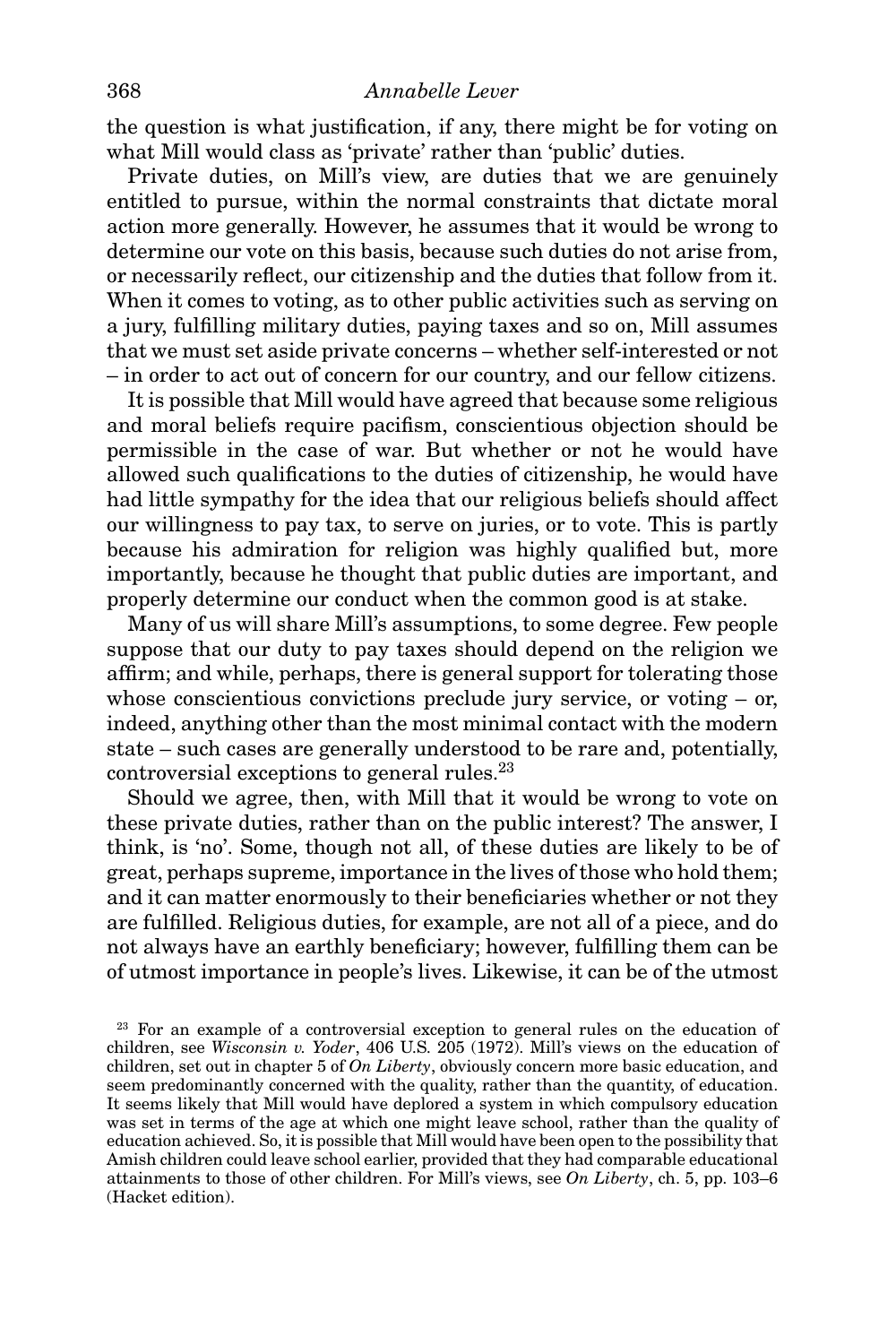importance, to oneself and to others, to stop massacres, wars, famine and torture. Such duties can, quite rightly, prove weightier than our self-interest, the interest of our loved ones, and other duties that we owe. It would be arbitrary and dogmatic to suppose that these otherwise overriding reasons for action could never be more important than public duties. Indeed, there are at least two circumstances in which it would be reasonable for our personal duties to determine our vote.

The first is where the candidates for our vote – be they parties or individuals – are pretty similar in their likely consequences for the public good, so that considerations of the public interest give us no reason to vote one way rather than another.<sup>24</sup> In a system with the sort of proportional representation and national lists that Mill espoused, such circumstances might be less common than they would be under a two-party system with a single non-transferable vote. Mill clearly favoured voting systems that maximized the number of ways in which the public good could be defined and pursued – although, the difficulty of such systems is that voters may have little idea how their representatives will vote once they are legislators (ch. 7). Still, it is clear that voting systems can affect how much choice one has, as a voter, over how to think of the public good. It seems fair to suppose, then, that where considerations of the public good are indeterminate, private duties should be decisive. However, the extent of the resulting permission to vote on private, rather than public, duties will depend on the electoral system of each country.

A second justification for putting private duty ahead of public interest is if we believe the latter adequately protected by all candidates, so that we are free to vote based on pressing personal duties. For example, we may believe it of the utmost moral urgency to stop a particular war or massacre, to prevent the spread or deployment of nuclear weapons, to do something to stop AIDS, poverty, starvation, global warming and so on. Even though voting to prevent those evils means that we can only secure an adequate, rather than the best, candidate from the perspective of the common good, such voting may be justified, given our conscientious convictions. In short, we may feel bound to subordinate the national interest, or common good, to our other duties, when deciding how to vote. Provided that the national interest is adequately protected, it is hard to see why our fellow citizens should be entitled to complain of such behaviour, or to consider such voting immoral.

<sup>24</sup> I suppose that, strictly speaking, this is not voting based on personal, *rather than*, public duties, as the latter are insufficient for us to determine our vote. Still, the essential point is that *we would* be entitled to vote on private duties in these circumstances, whereas Mill supposes that the only thing that should determine our vote is the public interest.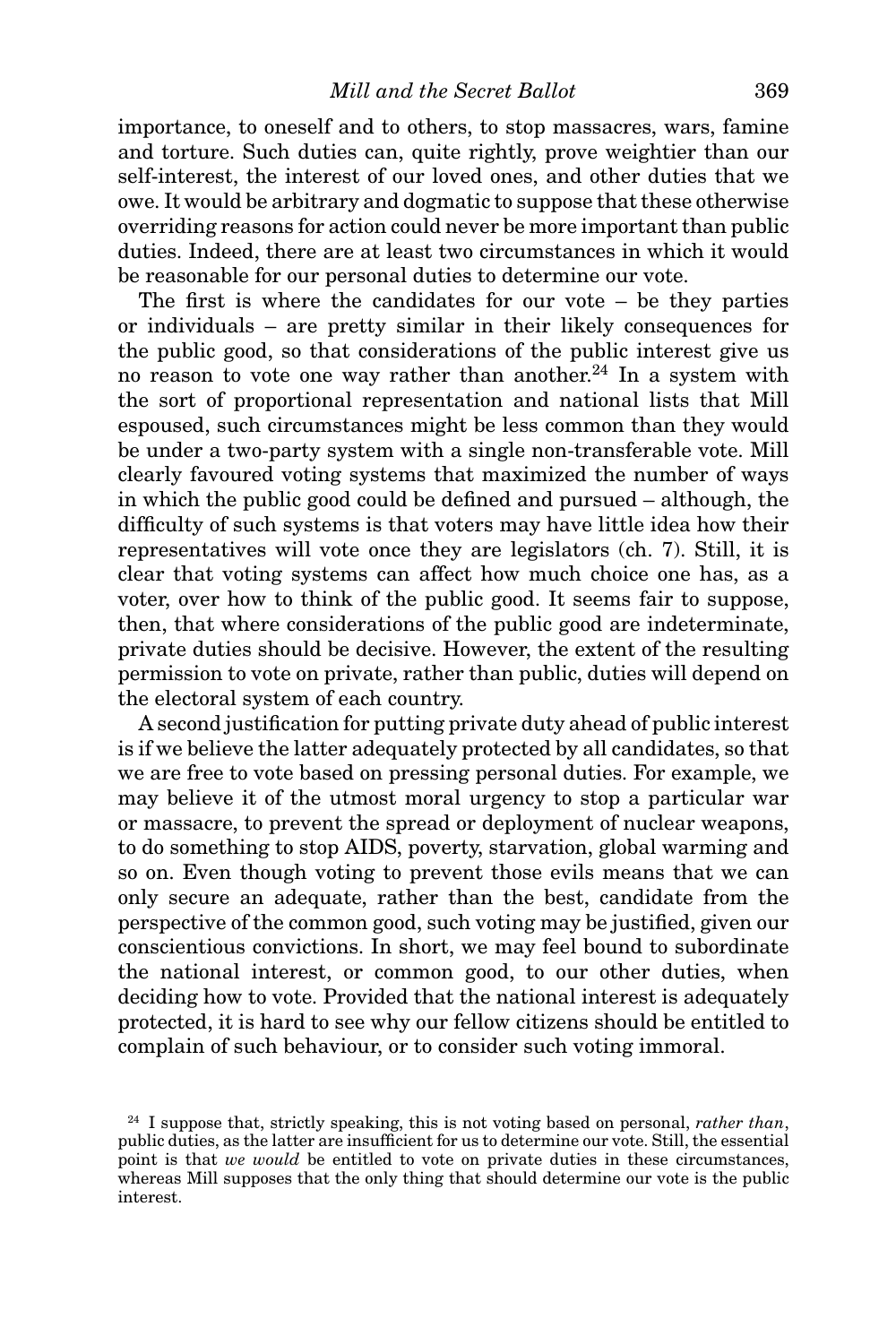We generally have a variety of ways, other than our votes, in which we might promote the causes we believe in, or fulfil our duties, as we see them. So, it is important to recognize that it can be wrong for people to vote on the basis of personal, rather than public, duties. It is, doubtless, controversial when, if ever, concern for the latter should take precedence over the former. However, it seems likely that even if we are sometimes entitled to put private duties above public ones, we are not always entitled to do so.

What, all things considered, we have a duty to do depends not only on the relative importance of our different duties, but on the types of action we are contemplating. The differences between voting, supporting a charity, demonstrating, going ourselves to help, and so on, are thus likely to have some role in determining the relative weight of our different duties at election time. So, we may conclude that, as a general rule, preventing nuclear war, helping the starving in Africa or pursuing the national interest should determine our vote. Nonetheless, we may rightly believe that there are circumstances in which the differences between voting and other types of action requires us to alter this rule, and to vote on a different conception of what we are morally bound to do.

Mill, it seems, would deny that this is possible.25 But it is not obviously immoral to suppose that the national interest is sometimes less morally urgent than other things we have a duty to pursue, and that our vote should be given in ways that reflect these moral priorities. At all events, as I have tried to show, you do not have to be indifferent to the claims of public duty to hold such a position. On the contrary, you may believe that, most of the time, national interest properly determines your vote, because the different candidates are about the same on the matters of utmost importance.

If these arguments are convincing, private duty, as well as selfpreservation and self-development, can properly determine our votes, on occasion. But, even if Mill is wrong about private duty, he may still be right to believe that voting should be public. After all, we are here

<sup>25</sup> It's not clear what Brennan and Pettit would make of this argument. On the one hand they say: 'To vote in a discursively defensible manner is to vote in such a way that you are able to argue with others, at least to the extent that they are in a similar position, that they should follow the same path. It is to be able to represent your vote as a universalizable act: an act which is right, not just for you, but for anyone in the same sort of circumstances.' This would seem to be consistent with the idea that private duties may, occasionally, be determinative. On the other hand, they say on the same page that you should vote on 'considerations of the common good. They must bear, if not on matters of general welfare, at least on matters that all can recognize as relevant and important' ('Unveiling the Vote', p. 324). The trouble is that, as long as you allow for reasonable pluralism in conceptions of the good – as they seem to – it's not at all clear that people will always be able to recognize each other's duties as 'relevant and important'.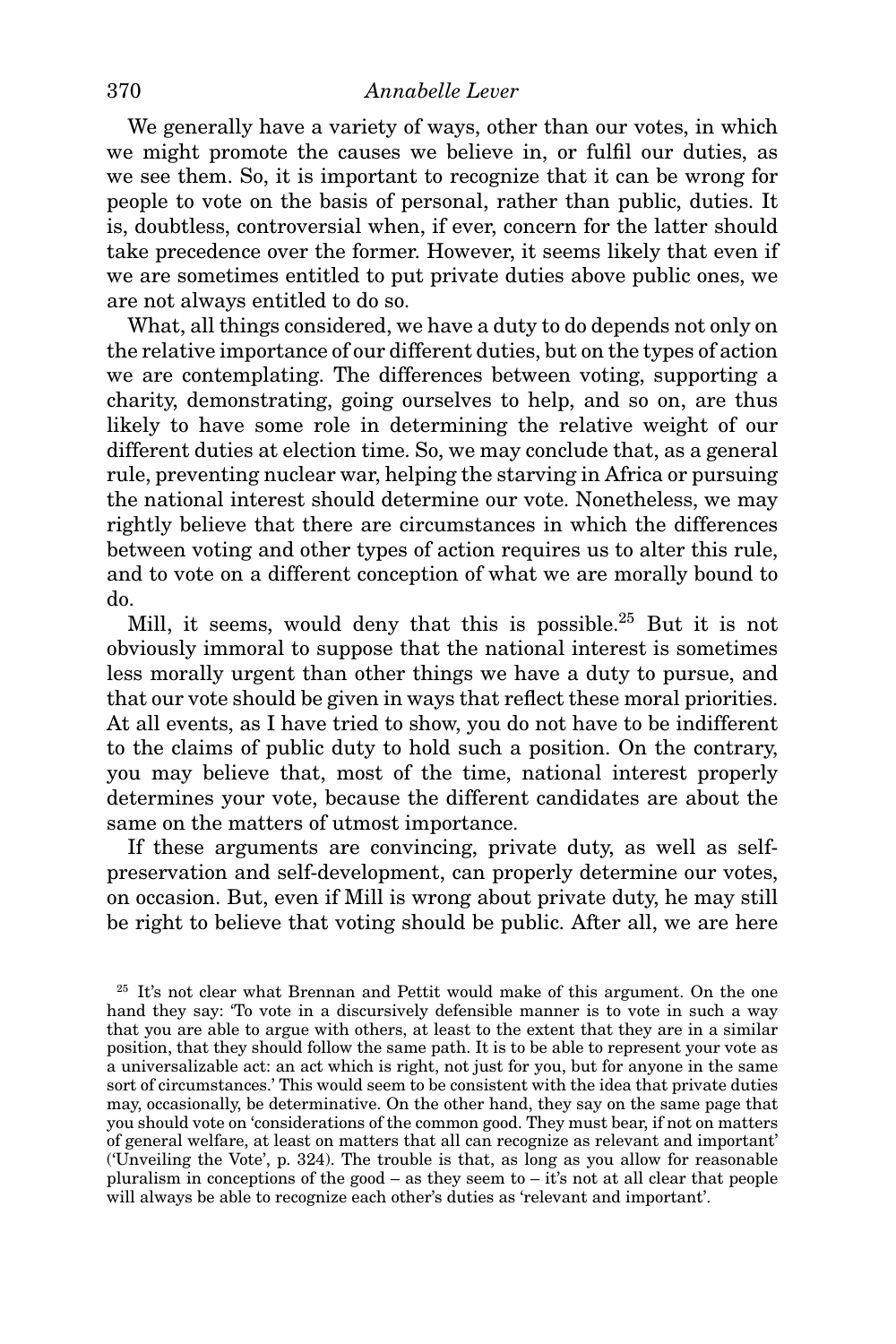considering duty-based voting, and even if these are not the same types of duty that Mill had in mind, as long as we are concerned with duties, rather than rights to vote, the arguments for public voting may be persuasive. The question, then, is: 'is publicity the price we should pay in order to vote on our private duties?'

Again, I think, the answer must be 'no'. If people are entitled to vote on private duty, in preference to public interest, they are entitled to do so whether or not other people agree with them. There is, therefore, no justification for conditioning this entitlement on a willingness to submit to the judgement of others. This argument, of course, does not apply to those who wrongly sacrifice public good to personal duty. As a practical matter, it is impossible to have a rule whereby only those about to vote wrongly are forced to reveal their voting intentions. Nonetheless, we might think, were such a rule possible, it would be justified, and would provide some evidence for the view that voting should be public.

The arguments for public voting are, clearly, stronger in the case in which someone would wrongly vote on private duty, rather than public interest. Even here, however, the case for mandatory publicity is weak. The problem, in part, is that publicity in this case unavoidably exposes people to public humiliation, shame and censure for mistaking their moral duty. As a general matter, democracies are chary of exposing people to humiliation and shame, even when they have been exposed as criminals, and carefully circumscribe the forms of public censure to which people are exposed. Public shame and humiliation threaten our ability to see and treat each other as equals.<sup>26</sup> Though some citizens, having broken the law, may justly be subject to punishment, whereas others are due public gratitude, recognition and reward, these moral differences are not so great that we should deny the former citizenship, or grant the latter special political powers.

Some modern democracies, it is true, believe that those who have committed serious crimes should be denied the vote more or less permanently – and Mill agrees with these restrictions. Nonetheless, in modern, as opposed to classical, democracies, people no longer believe that heinous crimes justify stripping their perpetrators of their citizenship, or forcing them into exile. Indeed, modern democracies no longer feel the need to give exceptionally virtuous people special political powers.<sup>27</sup> There are a variety of reasons for these changes, including

<sup>&</sup>lt;sup>26</sup> For an article that has greatly influenced my views on this matter, see Jonathan Wolff, 'Fairness, Respect, and the Egalitarian Ethos', *Philosophy and Public Affairs* 27 (1998), pp. 97–122. However, for a more positive attitude to shaming as an alternative to imprisonment, see Amitai Etzioni, *The Limits of Privacy* (New York, 1999), pp. 58–62.

 $2^{27}$  In a fascinating article on political exile, Judith Shklar looks at exile or ostracism in Greek thought and practice as an example of the problem posed by exemplary individuals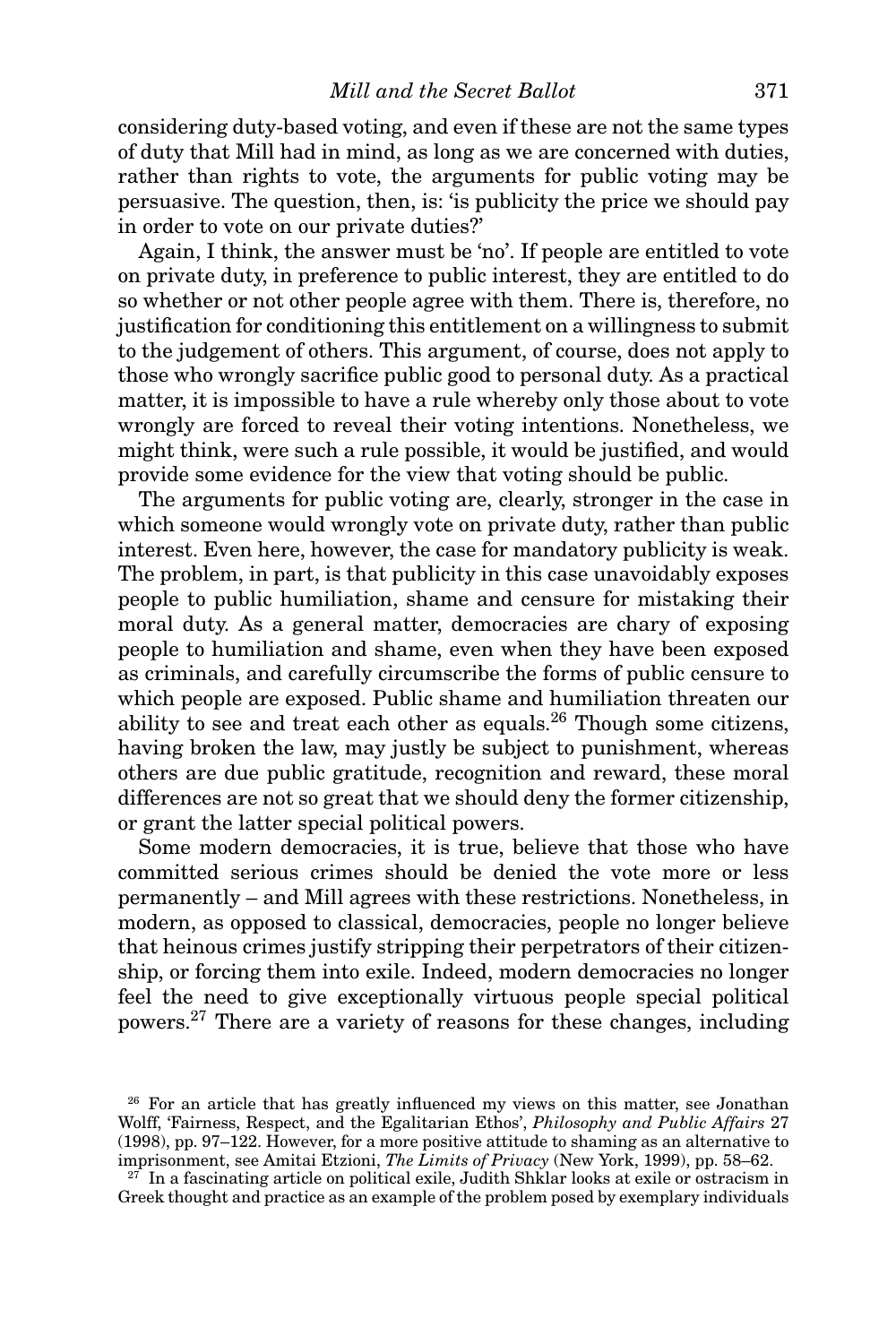differences between modern and ancient ideas about punishment, entitlements to citizenship and, importantly, to political justification.

Given these changes, it is hard to justify mandatory public voting in order to pre-empt morally wrongful voting. The risk of unjustified humiliation, even in cases where the voting was, or would have been, wrongful, makes publicity very hard to justify. When, in addition, we consider that publicity is not necessary to secure informed voting, and is not guaranteed to secure morally desirable voting, either, the case for publicity is further weakened. It is dealt a fatal blow once we consider how unlikely it is that any of us are actually harmed if people mistakenly vote on their private duties, rather than the public interest, and how small any harm is likely to be. Most people's votes are not critical to an election. Despite Mill's injunction, there is no reason why they – or we – should deceive ourselves about the likely effect that any one individual can have by voting.

This means that there is no justification for mandatory publicity in voting, even when people are likely to mistake their duties. It is wrong to force people to disclose their moral failings when there is almost no chance that their behaviour seriously harmed anyone, and when such disclosure likely entails public shame and humiliation. It punishes confusion about the relative weight of our duties to vote with great severity, although it is doubtful that moral failings in such cases are especially serious, particularly harmful, or even very common. To punish such moral errors so severely is, therefore, inconsistent with the equality of individuals. So, even if we set aside concerns that mandatory public voting might undermine people's freedom, because of its chilling effects on voting, we would have to reject mandatory publicity on the grounds that it is inconsistent with equality amongst voters, and between voters and other people.

So, it seems, the case for public voting fails because there is no justification for public voting if people vote as they ought; and public voting is unjustified as a form of deterrence or punishment for those who fail to do so. As we will see, mandatory public voting is no more justified if we look at voting based on public, rather than private, duties. One of the difficulties with Mill's case against the secret ballot is its assumption that we can draw a neat line between the public and the private, and safely locate all voting in the former. But, as we have seen, ordinary citizens lack the power and responsibilities of legislators. It is quite possible that it is legislators, rather than ordinary citizens, who are likely to be bribed and intimidated into voting one way, rather than

for democratic equality. See Judith N. Shklar, 'The Bonds of Exile', *Political Thought, Political Thinkers*, ed. Stanley Hoffman (Chicago, 1998), ch. 4, pp. 61, 66–7.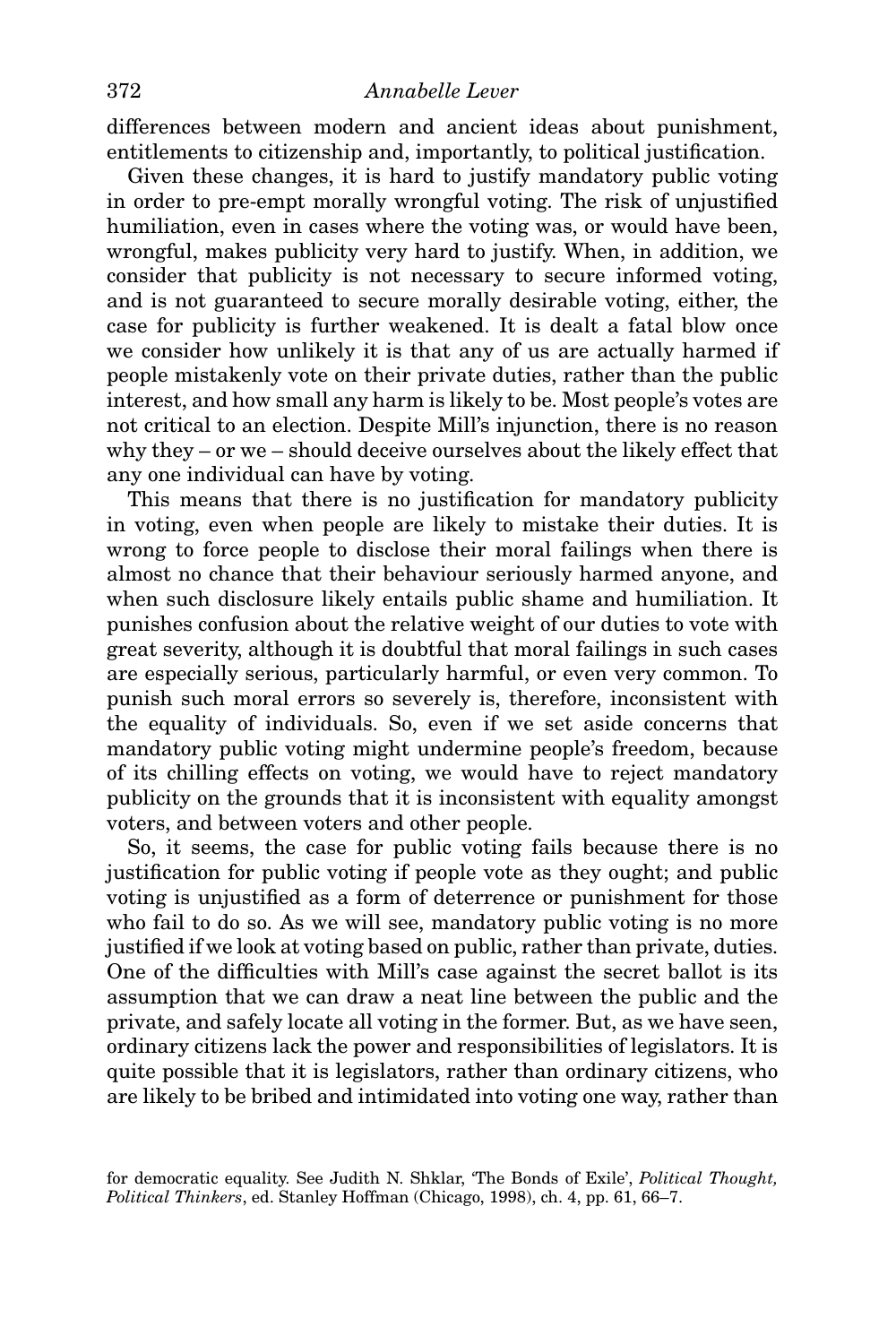another. Nonetheless, it is citizens, and not legislators, who are entitled to keep their political convictions and decisions to themselves.

#### *Public duty and the secret ballot*

Mill believed that voters should have the greatest choice possible amongst candidates and, therefore, conceptions of the public good. His case for public voting assumes that people will be able to reach agreement on a conception of the public good that is freestanding, or independent of people's private moral beliefs. Publicity, vibrant political competition, and direct challenges to the beliefs of candidates and voters alike are essential to discover the public interest, according to Mill, and to counter the corrosive and blinkering effects of self-interest.

Political competition and freedom of expression can, indeed, have these beneficial effects. However, political debate and competition can generate more heat than light, intensify mutual suspicions and solidify rifts, especially when people believe that their failure to reach agreement can only be explained by the ignorance, selfishness and obstinacy of those involved. Indeed, this is all too likely to be a problem if, with Mill, you assume that intelligent, sincere and well-motivated voters ought to agree on what the common good requires.

'Reasonable pluralism' is the term Joshua Cohen coined for the many ways in which informed, well-meaning and conscientious people might think about matters of ultimate moral and political importance.28 It means that there is almost certainly no single conception of the public good on which voters can be expected to agree if, as is likely in a society that protects their freedom and equality, they hold different and mutually incompatible views about what is of ultimate importance in life.

In these circumstances, mandatory public voting is likely only to intensify and harden social divisions, recriminations and misunderstandings. There is no reason why people should be able to understand and sympathize with each other's moral views and predicaments when, apart from their citizenship, they may be perfect strangers, with very little in the way of shared experiences, language or morality. We see the problem every day. Whether the socio-political divides are based on class, geography, sex, race, religion or – as is commonly the case – some combination of these, a few thoughtless remarks, let alone deliberately incendiary ones, can expose seemingly unbridgeable gulfs between one group of citizens and another. It is one thing to require

<sup>&</sup>lt;sup>28</sup> I had originally thought the phrase was Rawls's, but it seems originally to have been Cohen's, used to clarify what Rawls meant by the 'fact' of pluralism and the burdens of reason. See, for a very helpful discussion of Rawls's views on an overlapping consensus, Joshua Cohen, 'Moral Pluralism and Political Consensus', *The Idea of Democracy*, ed. David Copp, Jean Hampton and John E. Roemer (Cambridge, 1993), esp. pp. 281–5.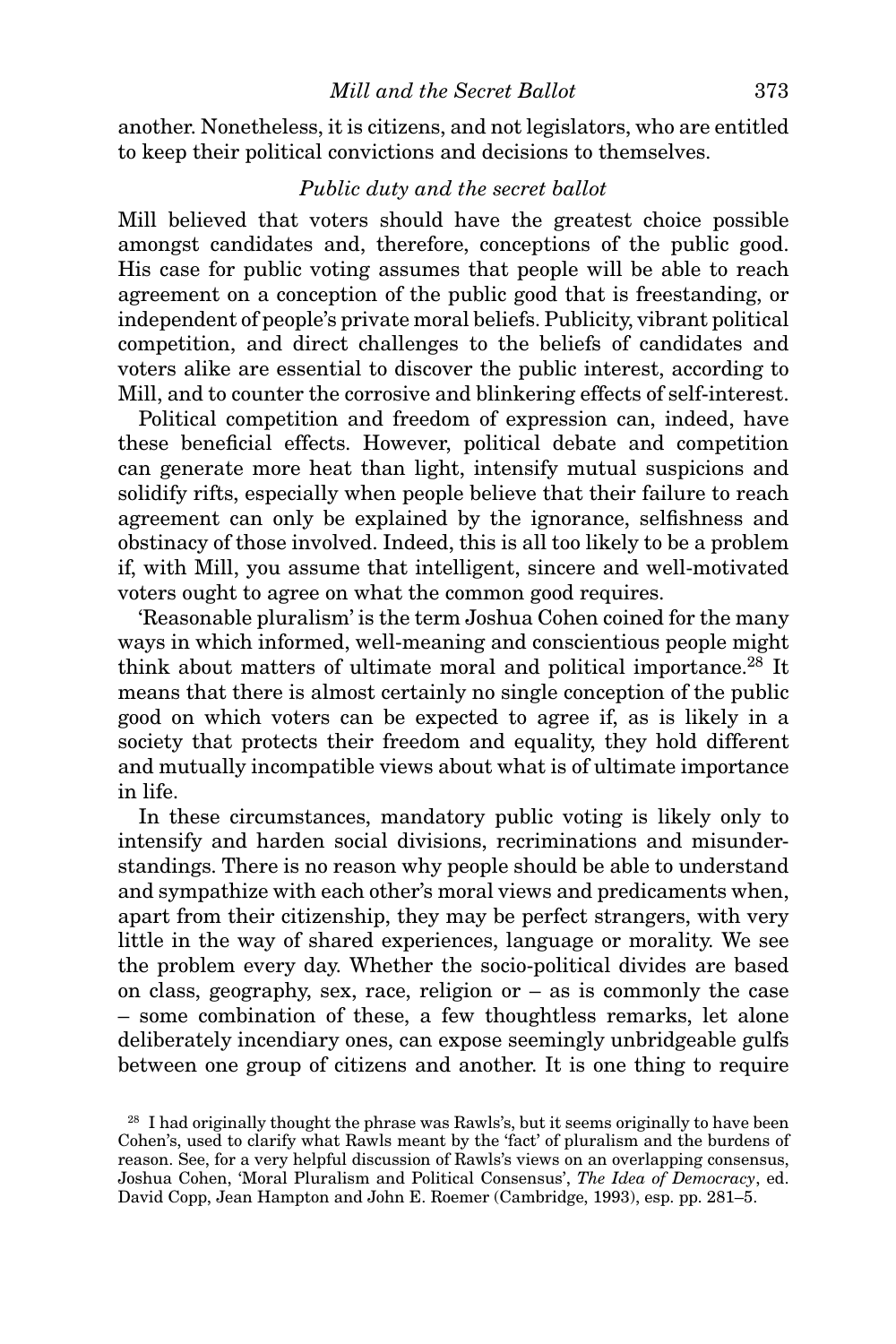## 374 *Annabelle Lever*

those in power, or those who seek political office, to learn to live with the difficulties created by our shared citizenship, and often irreconcilable values, interests and experiences. It is quite another to suppose that citizens, however timid, inarticulate and uncertain, ought to have to shoulder these burdens in order to vote.29

If people are entitled to vote only if they are willing to submit to each other's criticism, many people will be unjustifiably deterred from voting. Who votes, it seems likely, will depend on how likely we are to have other people who are interested in our political intentions; on whether or not our views are familiar, bland and conventional enough to pass unchallenged; and on whether or not we have the good fortune to have the right demeanour, appearance and words to convince others that we are trustworthy, right-thinking and safe. Needless to say, this is not a recipe for freedom and equality among citizens, or for the informed and self-critical political engagement that Mill desired.

The first problem, then, with Mill's arguments for mandatory voting is that there may simply be insufficient common ground to justify forcing people publicly to state and defend their views of the common good. The second problem is that, even if they can agree, this agreement provides no warrant for the view that mandatory voting is justified. Agreement on the public good is not ruled out by reasonable pluralism. However, the latter means that our conceptions of the public good – whether in harmony or not – are dependent on our conscientious convictions about matters that we are generally entitled to keep to ourselves.

As long as you are not responsible for coercing or intimidating your children, it is no business of anyone else whether you believe that arranged marriages are infinitely preferable to ones that children arrange for themselves. As long as you do not promote racial hatred, deny people jobs or otherwise mistreat them, it is nobody's business if, in your heart of hearts, you believe that you are a racially superior being. Which, if any, of our personal convictions, suspicions, interests

<sup>29</sup> Brennan and Pettit clearly disagree. Secret voting, they claim, 'is a lazy option, saving voters the trouble of having to defend themselves to others *...* it is a modest option, allowing people to shrink from making a public statement' ('Unveiling the Vote', pp. 327– 8). Frankly, I don't see why people shouldn't shrink from making a public statement, and unless voting is mandatory, I don't see why secret voting should be lazy. It's true, as they claim, that secret voting allows racist voting, symbolic voting, misguided voting. But the truth is, so does public voting, particularly where, as with Brennan and Pettit, the concern is only to ensure that one's family and immediate associates know anything about one's vote (Brennan and Pettit, 'Unveiling the Vote', p. 327). As these people may well share one's prejudices, interests and inclinations, it's not clear how beneficial their influence is likely to be. Nor is it obvious that whatever gains one might get in the quality of voting are not outweighed, from both an individual and collective perspective, by the costs to family, friendship, and a willingness to vote on the part of those who suffer the negative consequences of public voting.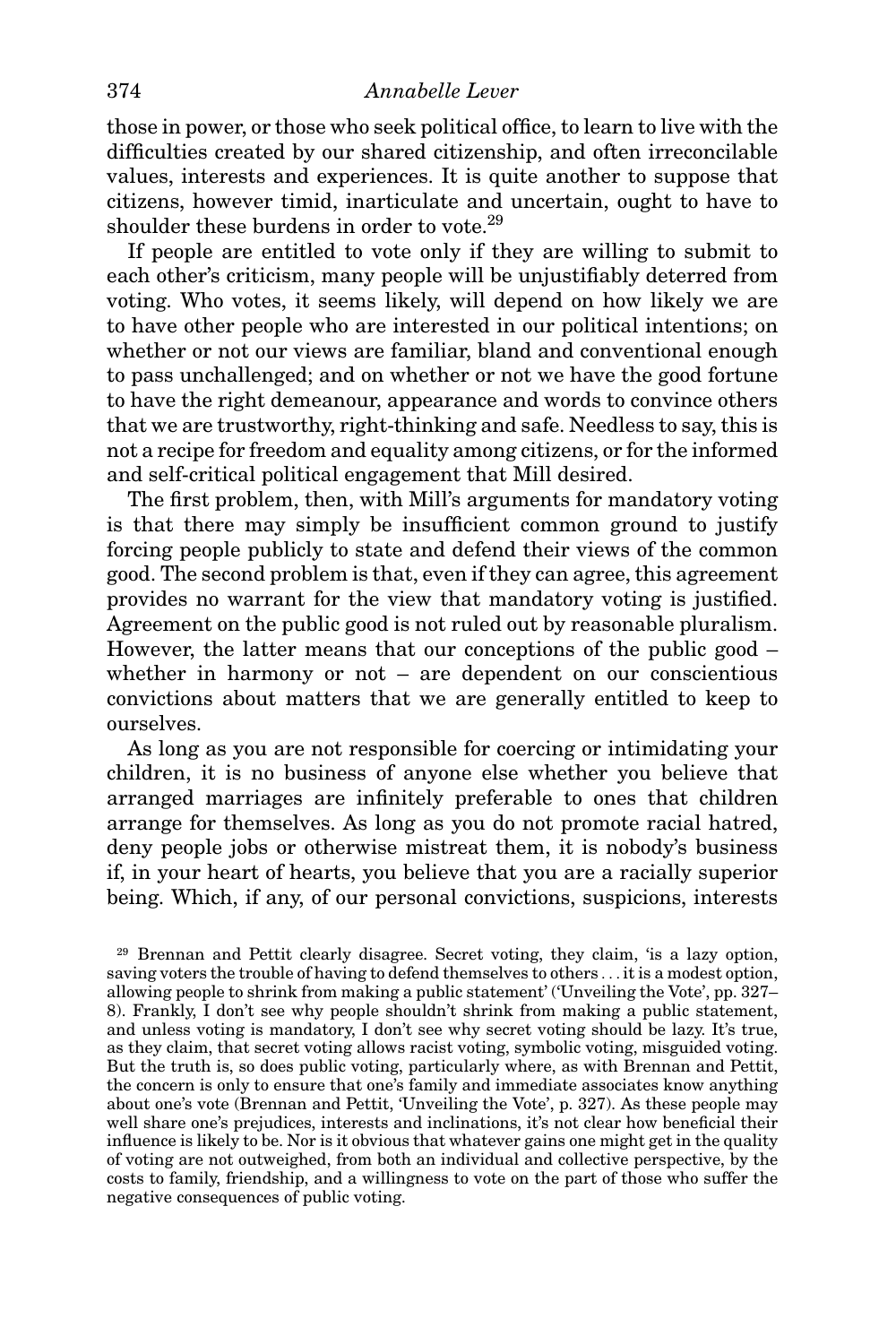and actions end up playing a role in national (or local) elections depends not only on us, in a democracy, but on other people. Hence, many of our most deeply held beliefs may have little role to play in determining what is for the common good – at least when it comes to voting. The point, however, is that whether or not they do so, people ought to be able to elect their government without having to defend themselves, their view of the world, or their conscientious convictions to anyone who asks.

By contrast, legislators, and others with special political powers, ought to provide the information that is necessary to establish whether or not they are doing their job. Mill is quite clear that representatives should not be bound to vote on the interests of their constituents, or of their party, no matter what. They must be free to develop their own considered conceptions of the public good, to urge these on other people, and to change them, if they prove mistaken. If one holds a less individualistic view of the duties of representatives and legislators, the need for transparency, publicity and accountability amongst legislators becomes even more acute. Party discipline, procedural rules, the complexity of government and the necessarily significant gaps between elections, all make it hard for voters to know what their representative has done, with what justification, and with what consequences. Of course, there can be justified forms of secret deliberations and voting amongst legislators, in part because secrecy may be required in order to treat some matters with the frankness and freedom they deserve. Nonetheless, publicity in voting should be the rule amongst legislators, in order to ensure that legislators will be unable to manipulate, coerce and bribe other people.

Finally, the duty of citizens is not exhausted by the duty to vote for the common good. On the contrary, as citizens we may all have duties that require us to curtail the pursuit of national advantage, and collective ends that we would otherwise be justified in pursuing. Some of those duties are owed to fellow citizens – to those who are poor, disabled, victims of prejudice and injustice, for example. As citizens we may owe these fellow citizens special consideration and a first priority on collective resources. Such duties are not best thought of as duties to advance the public good. If anything, they are constraints on how we can define the public good, and the ways in which we might pursue it. Likewise, we may have duties that, collectively, we owe to foreigners, such as duties to repair injustices that our country caused, and from which it benefited; duties of aid and refuge; duties of reciprocity; and so on.

People can legitimately disagree about the content and weight of these different duties. That much is evident from debates over what reparations, if any, are due to descendants of those who suffered from the slave trade, from imperialism, and from the Holocaust. But it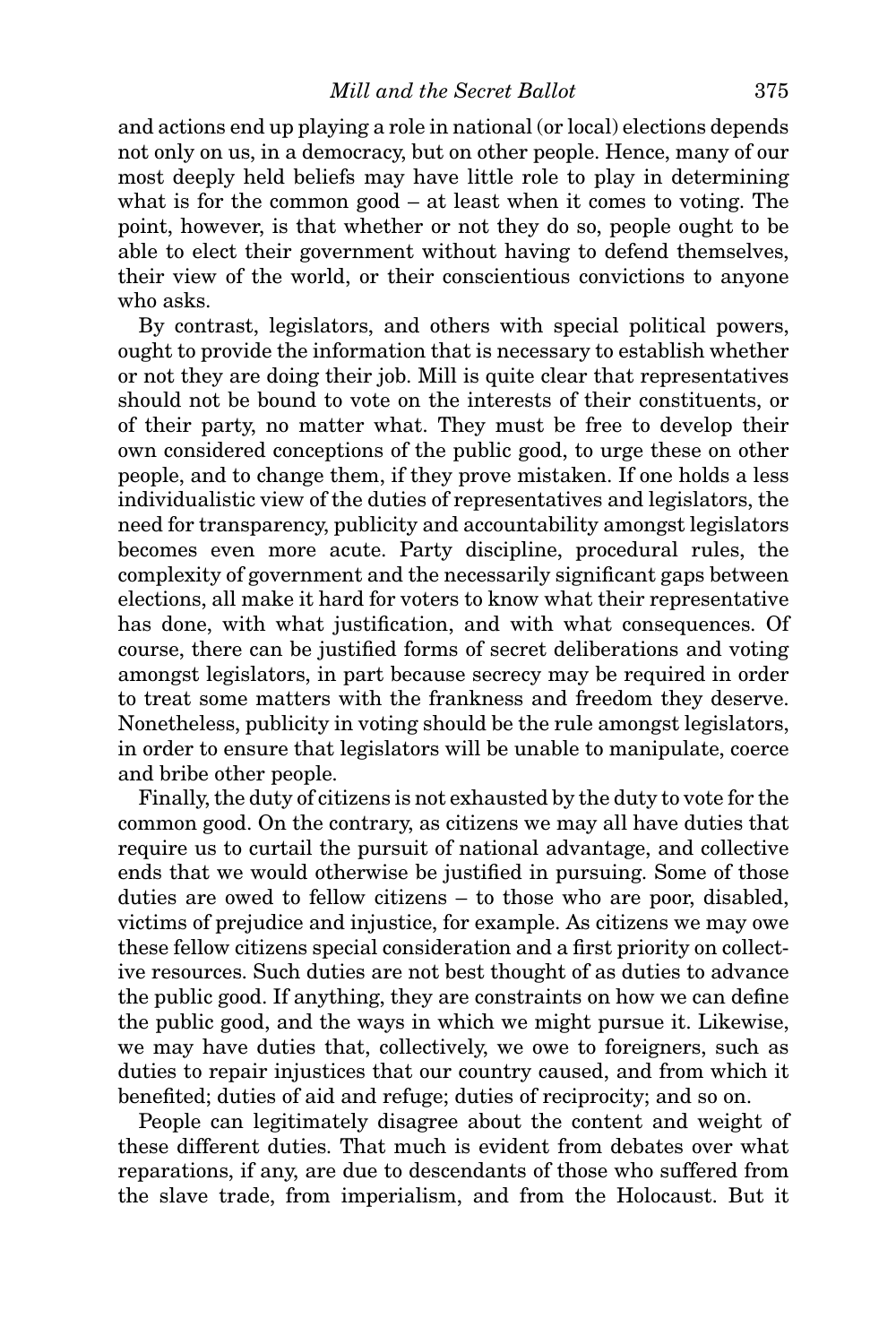#### 376 *Annabelle Lever*

is perfectly reasonable to claim that people owe duties to others as citizens, and that these duties are not reducible to a duty to pursue the common good of their compatriots. I rather doubt that Mill would have objected to the claim that such duties exist. However, the problem of evaluating the relative duties of citizens in this case, like the difficulty of determining what is for the common good, or deciding whether or not private duties should take precedence over the national interest, illustrates, once again, the problems of mandatory public voting.

### D. CONCLUSION

I have argued that whether we look at the right to vote, or at the duties that may properly constrain it, the presumption should be that voters are entitled to keep their votes to themselves. They are entitled to do so not simply to avoid coercion, or to prevent bribery, but because protection for the privacy of individuals reflects various democratic ideas about the nature and duty of citizens. It reflects, I have argued, the idea that most adult citizens should be able to elect their governments, and are entitled to do so, without showing that they have any special qualifications, merits or competences. Conversely, the idea that legislators are required to vote publicly, while citizens are not, reflects the idea that differences of power and responsibility entail suitably different standards of publicity and accountability. Whether or not publicity is better than secrecy at preventing the coercion or corruption of legislators, the requirement that legislators be accountable to those they govern means, as Mill believed, that legislators should be expected to vote publicly, although there might have to be the odd exception to that rule.

Finally, I have argued that democracies are concerned not only with the freedom of citizens, but with their social standing, and ability to see and treat each other as equal and responsible adults. Mandatory public voting, I have argued, undercuts these concerns in two ways. First, it necessarily exposes people to the risk of public humiliation and shame, whether for misinterpreting their own interests, misidentifying their duties, or for weakness of will in voting as they ought. Second, it rests on the assumption that voters cannot be trusted to take voting seriously unless faced with the prospect of public scrutiny and interrogation about their political intentions, beliefs and interests. Not only is this assumption condescending and rude, but its likely consequences are to favour the presumptuous, thick-skinned, confident and socially advantaged over everyone else.

This is not to deny that people may have duties to vote, and to vote for public-spirited, rather than selfish reasons. If it would be wrong to expect informed and conscientious voters to agree on how to pursue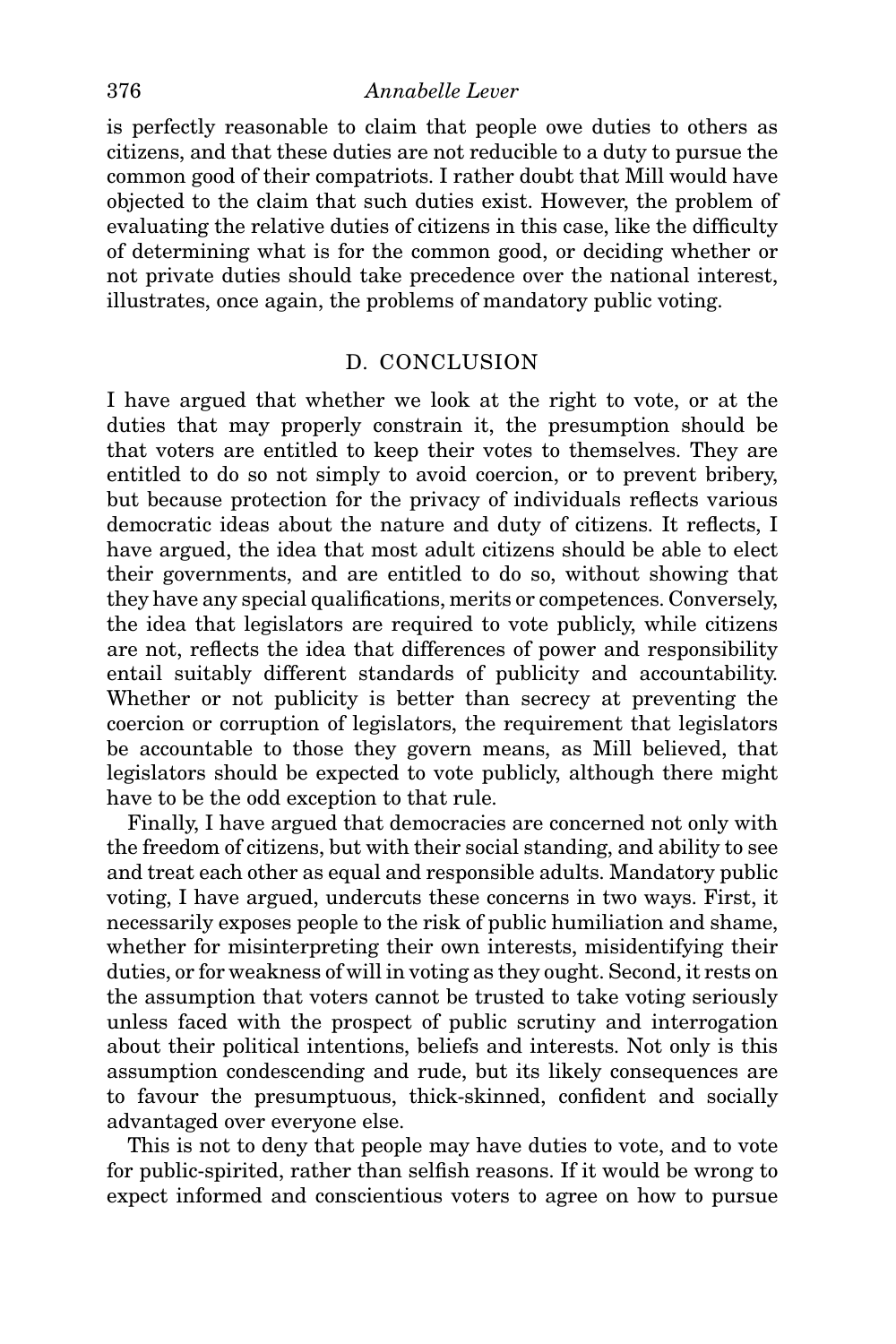the public good, or even if there is one, it would equally be wrong to suppose that our duties as citizens amount only to this. So, even if we doubt that there is a single identifiable public good in most modern societies, it does not follow that people lack duties to vote in one way rather than another or even, on occasion, duties to vote in the first place.

I have emphasized the marginal weight that most voters have in any election, and thus the relatively trivial harms that are likely to flow from the votes of any particular voter. However, organization and coordination amongst voters can alter the balance of power in an election, can help to shape the political agenda and choice of candidates themselves and, for good and bad, can change the political landscape in a country quite dramatically. Voters, then, can participate in the competitive, persuasive and policy-setting aspects of politics, albeit in rather minor roles compared to professional politicians of various sorts. In so doing, they may fulfil a variety of personal, and civic, duties.

Such participation commonly requires voters to make their views public, and to defend them – sometimes to hostile strangers and, often, to supposedly sympathetic, but often critical, allies. In so far as we have duties to participate in political debate and competition on our own behalf and on behalf of others, therefore, Mill is right to suppose that our political duties entail some loss in privacy. However, as one voter amongst others, I have argued, we are entitled to resist efforts to engage us in political debate, and to fend off questions about our intentions, beliefs and interests.

Consequently, I conclude, Mill was wrong to believe that we can neatly separate the personal and political in a democracy and, with it, the private and public. Voting, of any sort, Mill assumed, falls on the public side of a public/private line, because voting is a trust, and because it involves the exercise of power over others. Voting should, moreover, be carried out in a public spirit, according to Mill, with the aim of furthering the public good. Hence, for Mill, the personal must be kept firmly at bay in politics, and mandatory public voting, for citizens and legislators alike, is designed to ensure just that.

But that is not the way things work, nor the way that they should work, if we want our societies to be democratic. Whether or not voting is public or private, whether or not it forbids or permits secrecy, depends on the type of voting that we are concerned with: the powers it involves and confers; the responsibilities it presupposes and grants; and the likely consequences of publicity and secrecy for the freedom and equality of individuals.

Likewise, there is no definitive spirit, or motivation – whether public or private – that follows, or should follow, from the fact that the point of some elections is to constitute a legitimate government. From some